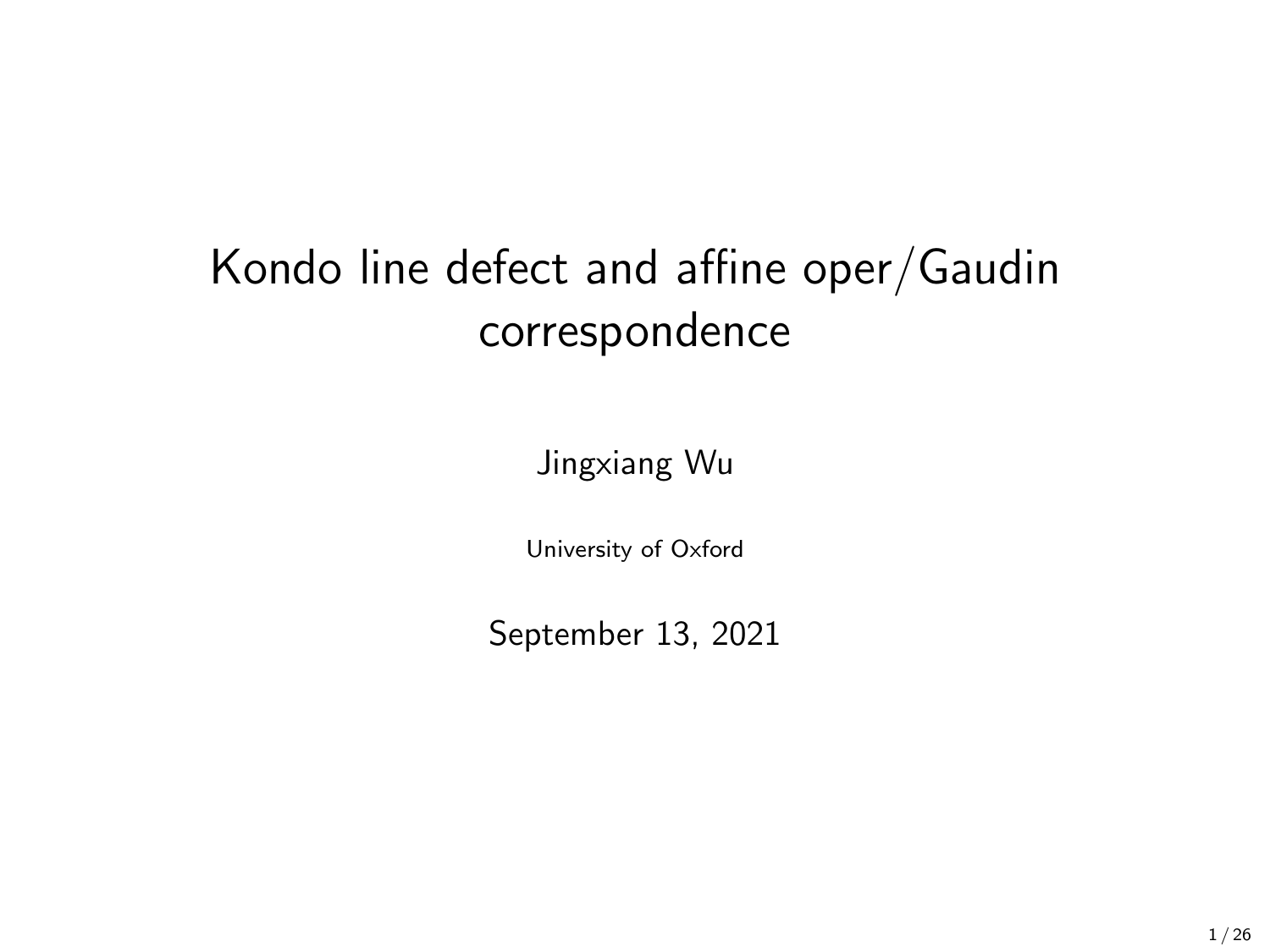Collaboration with Davide Gaiotto, Ji Hoon Lee, Benoit Vicedo 2003.06694, 2010.07325, 2106.07792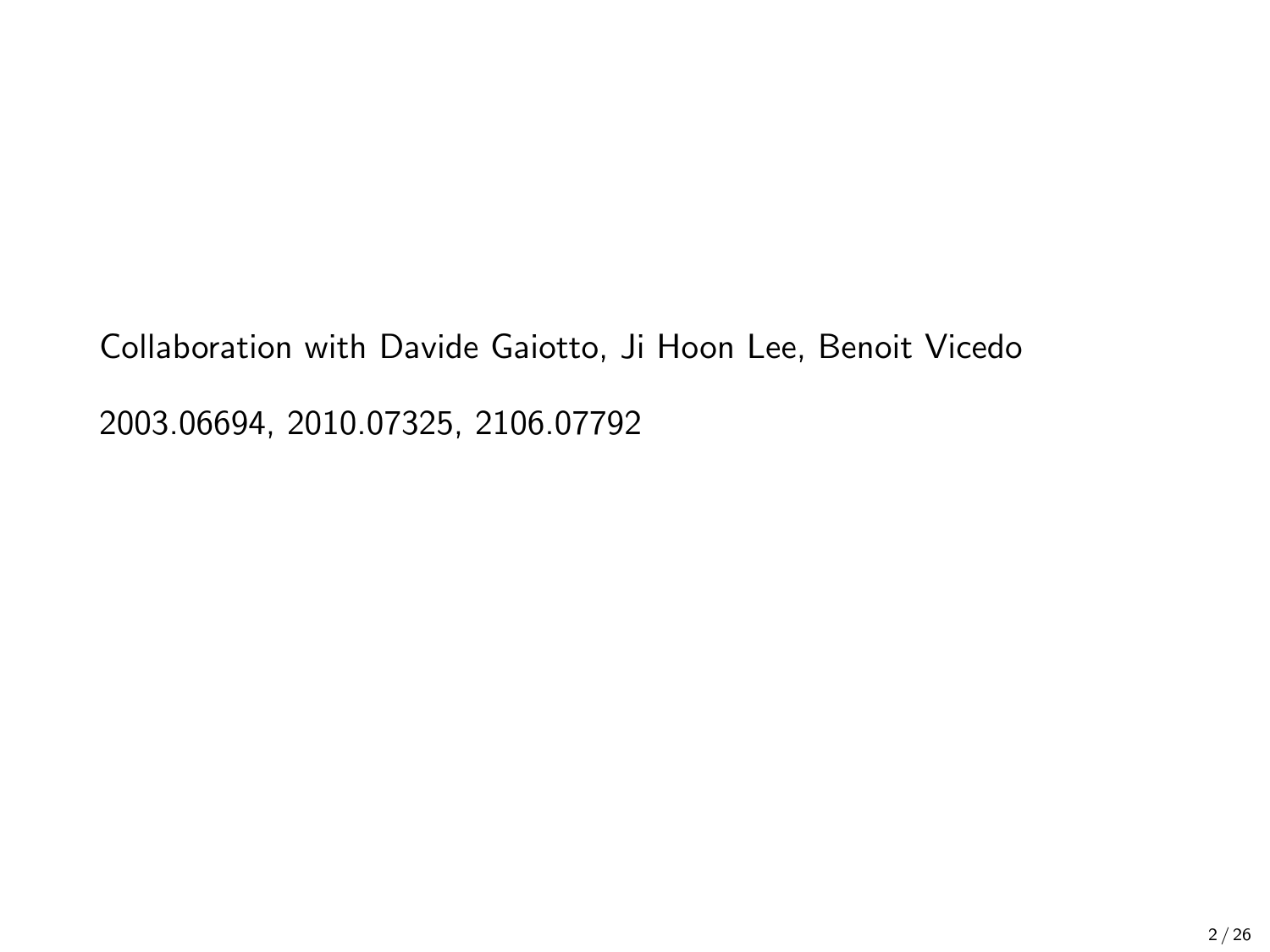# <span id="page-2-0"></span>[Oper/Gaudin correspondence](#page-2-0)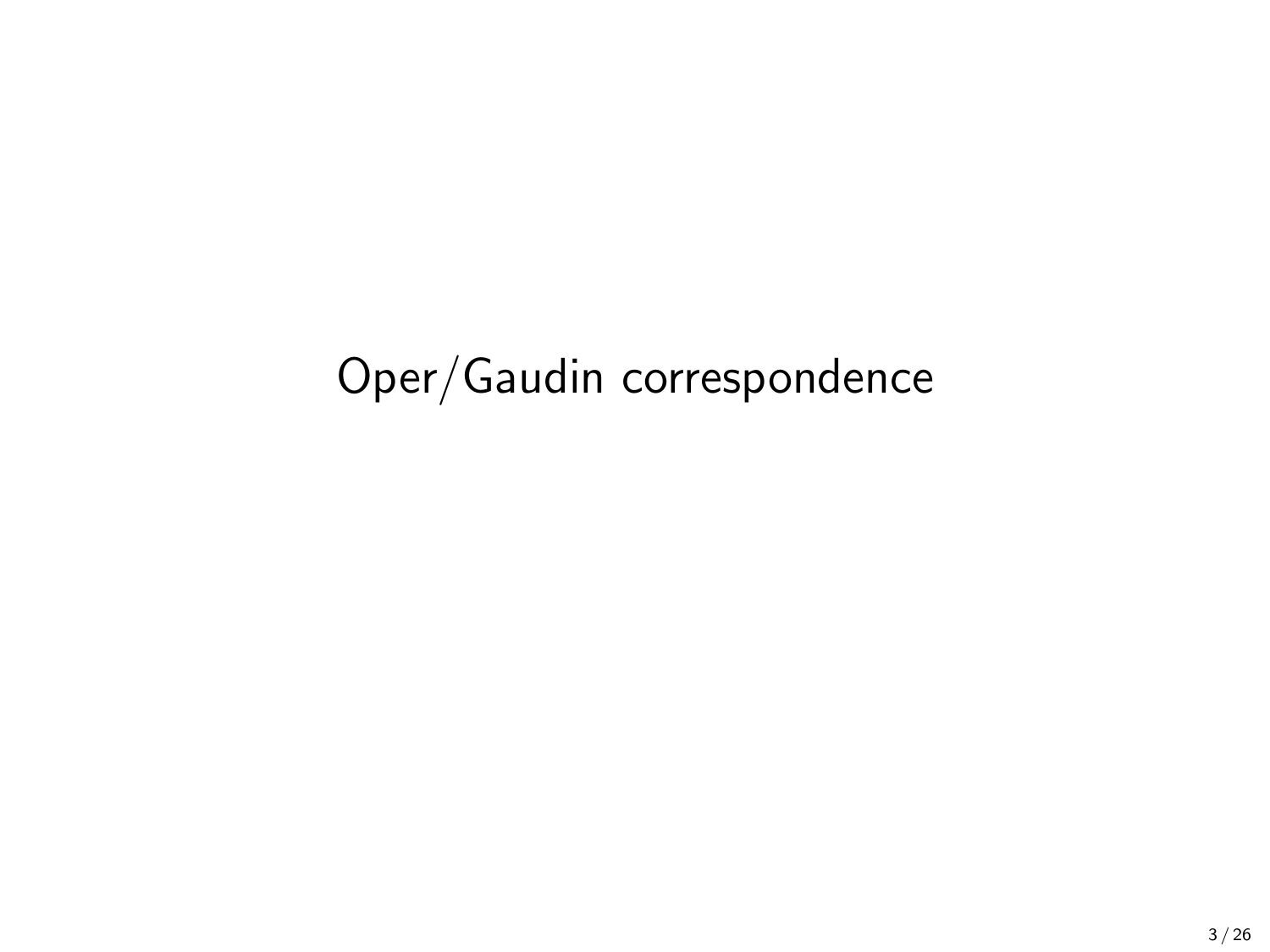### Gaudin model

finite Gaudin model is defined as follows[Gaudin '87]

- simple Lie algebra  $\mathfrak g$ , with basis  $t^a$
- $\blacksquare$  N sites  $z_1, z_2, \ldots, z_N \in \mathbb{C}$
- Hilbert space  $V_{\underline{\lambda}}=V_{\lambda_1}\otimes V_{\lambda_2}\cdots\otimes V_{\lambda_N}$  where  $\lambda$  is a collection of integral dominant weights

The (quadratic) Hamiltonians are commutative

$$
H_i = \sum_{j \neq i} \frac{t_i^a t_j^a}{z_i - z_j}, \quad i = 1, ..., N
$$
 (1)

Surprisingly, there are higher Hamiltonians. In fact, there is a large commutative subalgebra  $\mathcal{Z}\subset U(\mathfrak{g})^{\otimes N}$ , called *Gaudin algebra* A natural question is to figure out the Gaudin algebra and its joint eigenvalues and eigenvectors.

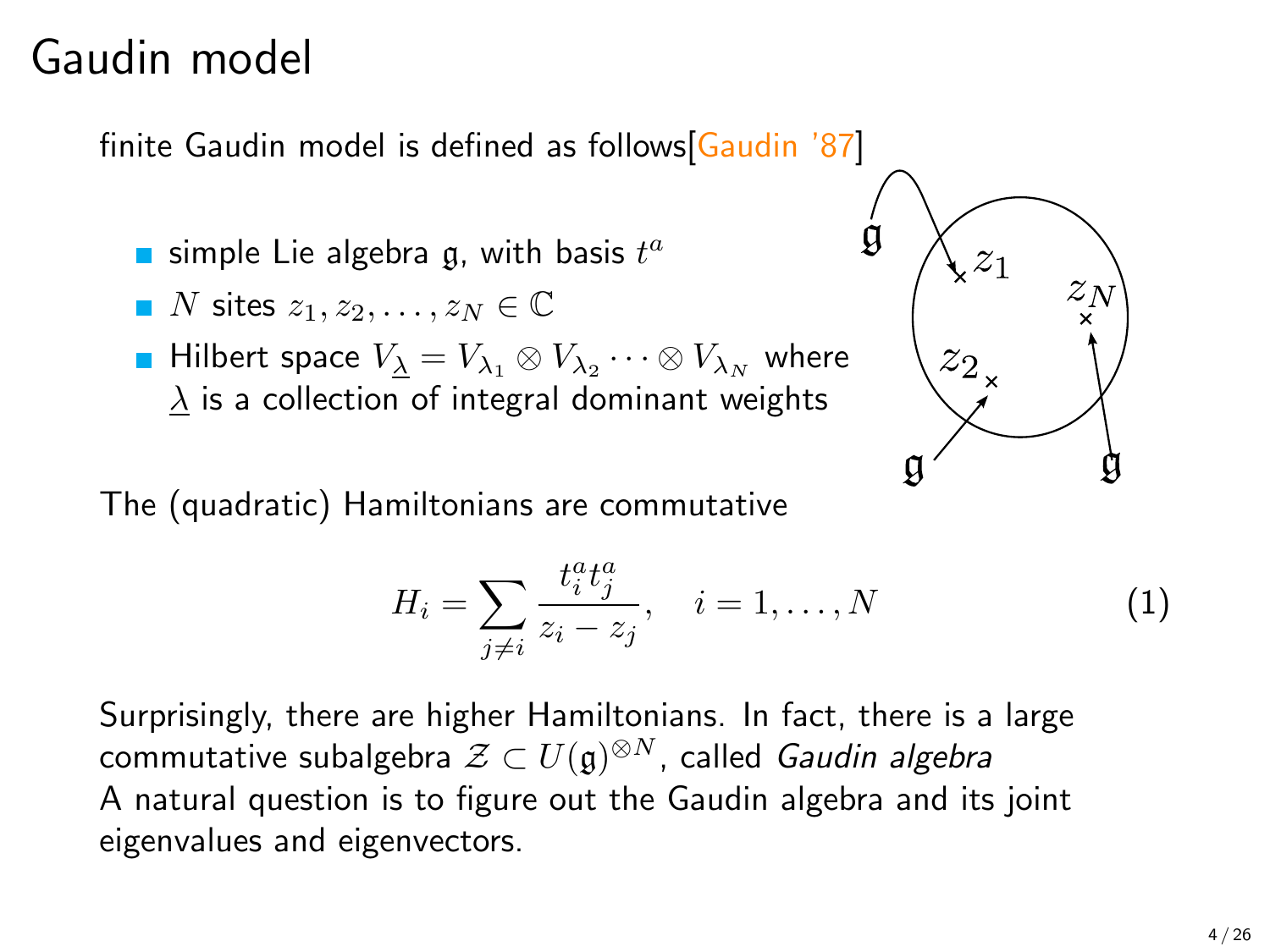### **ber**

**■** Cartan decomposition  $\mathfrak{g} = \mathfrak{n}_- \oplus \mathfrak{h} \oplus \mathfrak{n}_+$ Chevalley generators  $f_i, \alpha_i, e_i, i = 1, \ldots, r$  $\operatorname{Op}_{\mathfrak{g}}\left(\mathbb{CP}^1\right) =$  $\sqrt{2}$  $\partial_z + \sum^r$  $i=1$  $f_i + v(z)$   $\bigg/ \mathcal{N}_+(R)$ ,  $v(z) \in \mathfrak{b}(R)$  (2)

For example,  $\mathfrak{g} = \mathfrak{sl}_M$ ,

$$
\partial_z - \begin{pmatrix}\n0 & v_2(z) & v_3(z) & \cdots & v_n(z) \\
1 & 0 & 0 & \cdots & 0 \\
0 & 1 & 0 & \cdots & 0 \\
\vdots & \ddots & \ddots & \ddots & \vdots \\
0 & 0 & \cdots & 1 & 0\n\end{pmatrix}
$$
\n(3)

or equivalently

$$
\partial_z^n - v_2(z)\partial_z^{n-2} - \cdots - v_n(z) \tag{4}
$$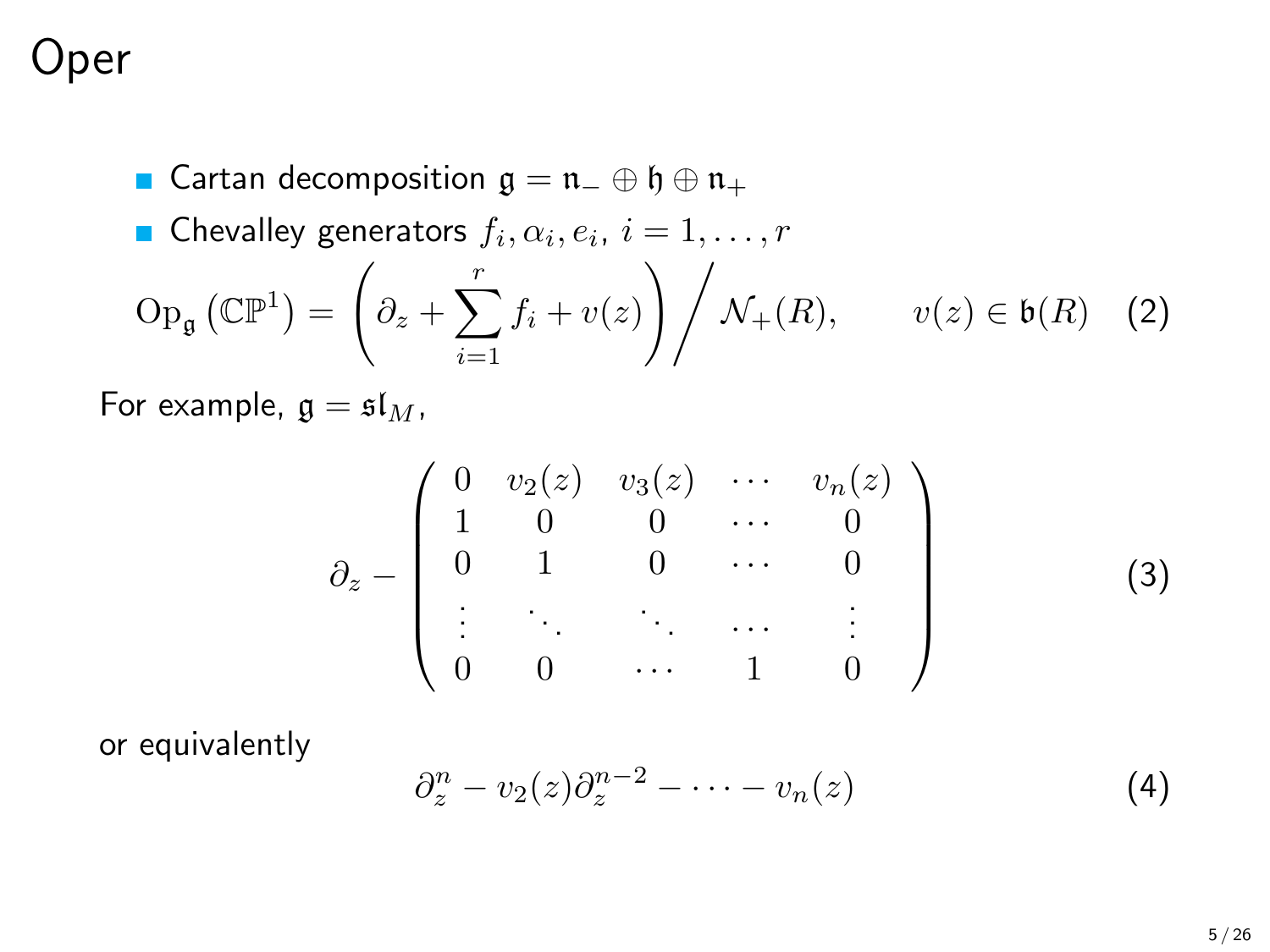# Oper/Gaudin correspondence

Theorem [Frenkel '04]

$$
\mathcal{Z}_{\{z_i\}}\left(\mathfrak{g}\right) \cong \mathrm{Fun}\left(\mathrm{Op}_{\mathfrak{g}^\vee}\left(\mathbb{CP}^1\right)_{\{z_i\},\infty}\right) \tag{5}
$$

where the oper has regular singularities of trivial monodromy at  $z_i,\infty$ For  $\mathfrak{g} = \mathfrak{sl}_2$ ,

$$
\partial_z^2 - \sum_{i=1}^N \frac{c_i}{(z - z_i)^2} - \sum_{i=1}^N \frac{\mu_i}{z - z_i}, \qquad \sum_{i=1}^N \mu_i = 0 \tag{6}
$$

where  $c_i$  and  $\mu_i$  are eigenvalues of the Casimir  $C_i \equiv \frac{1}{2} t^{a(i)} t_a^{(i)}$  and Gaudin Hamiltonians  $H_i$ .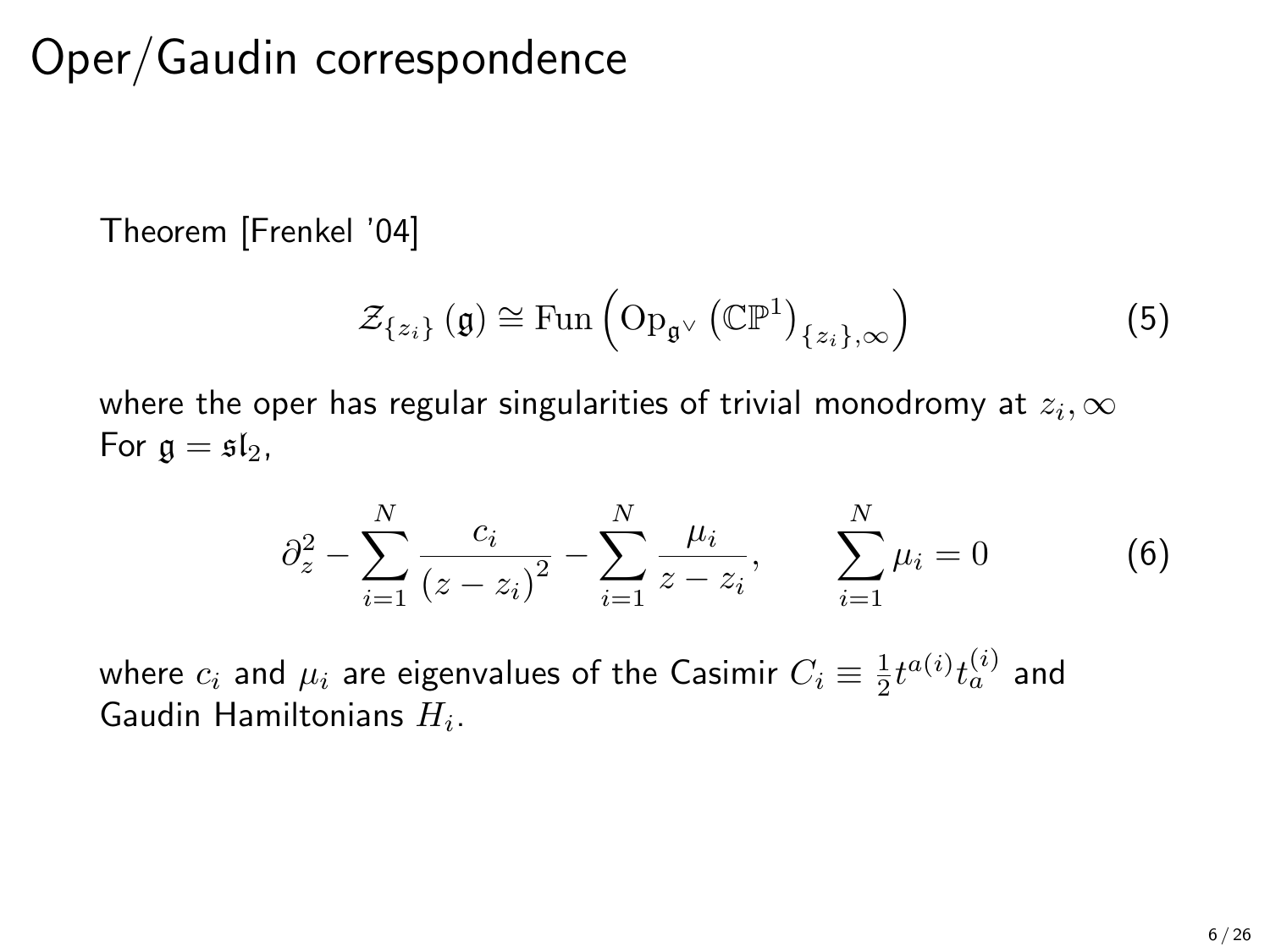# Outline

#### Motivations:

- What happens in affine Lie algebra?
	- ▶ Higher Gaudin Hamiltonians?
	- ▶ affine oper/affine Gaudin correspondence?
	- ▶ joint eigenvalues and eigenvectors? how to read eigenvalues from affine oper?
- **Physical interpretation**
- affine Geometric Langlands?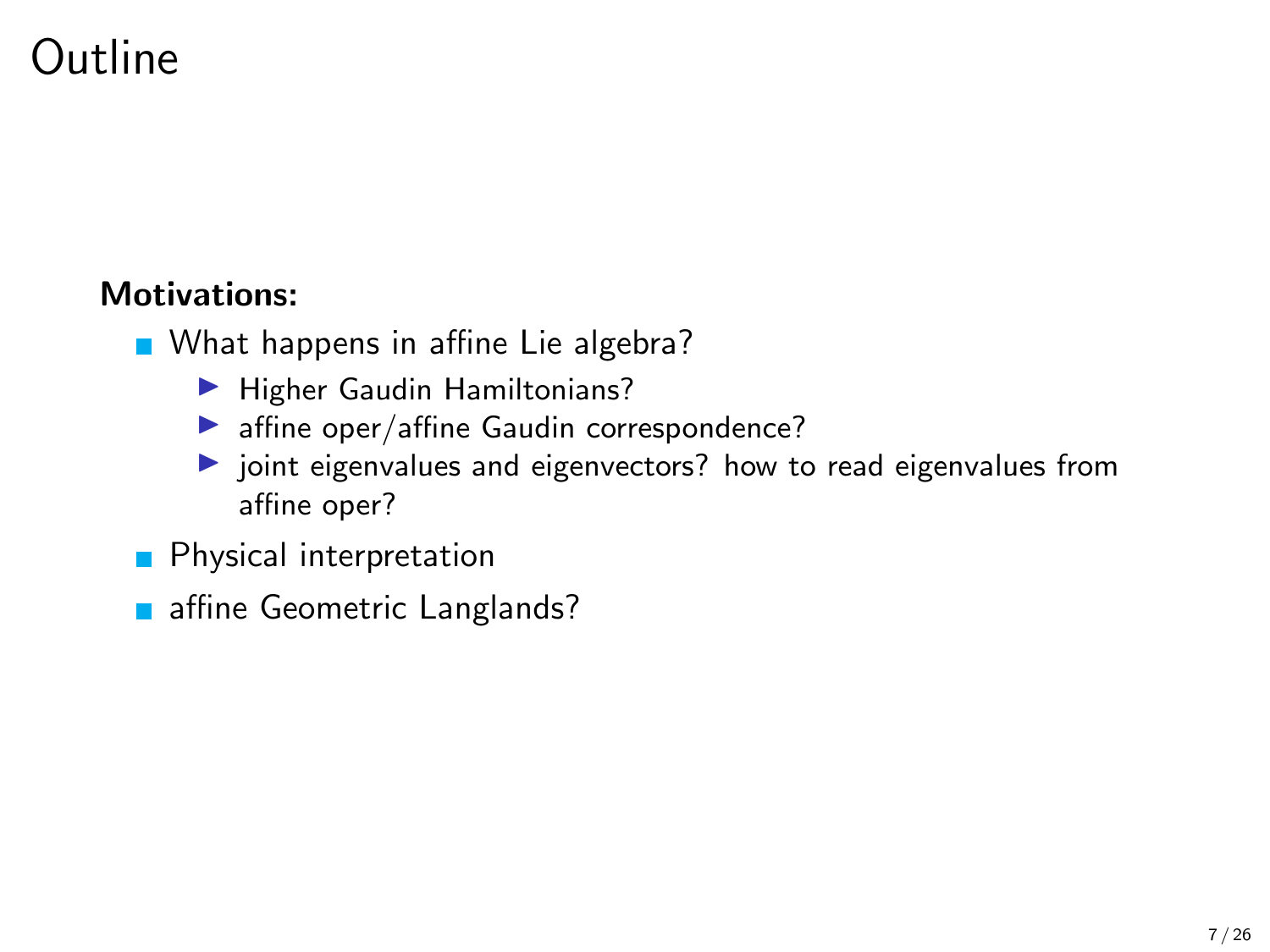#### Plan:

...

- focus on single site  $5l<sub>2</sub>$
- **n** more direct statement using Kondo line defect, basically the same as ODE/IM correspondence
- potential proof from 4d Chern Simons?
- **n** interesting Stokes phenomenon: exact-WKB analysis, wall-crossing,

4d CS

integrable model Kondo line affine oper/ODE

Kondo line

affine Gaudin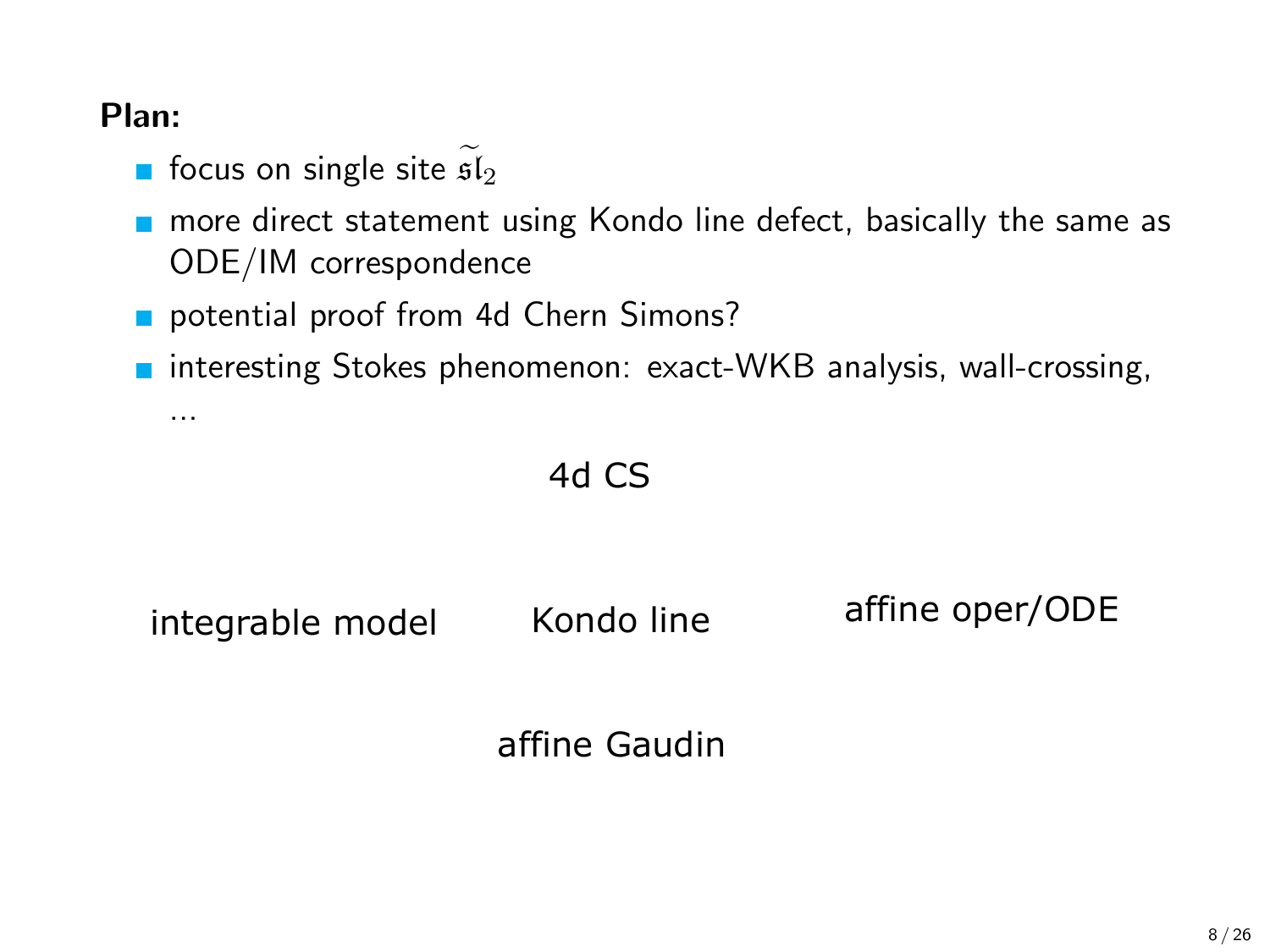# <span id="page-8-0"></span>[affine oper/Kondo correspondence](#page-8-0)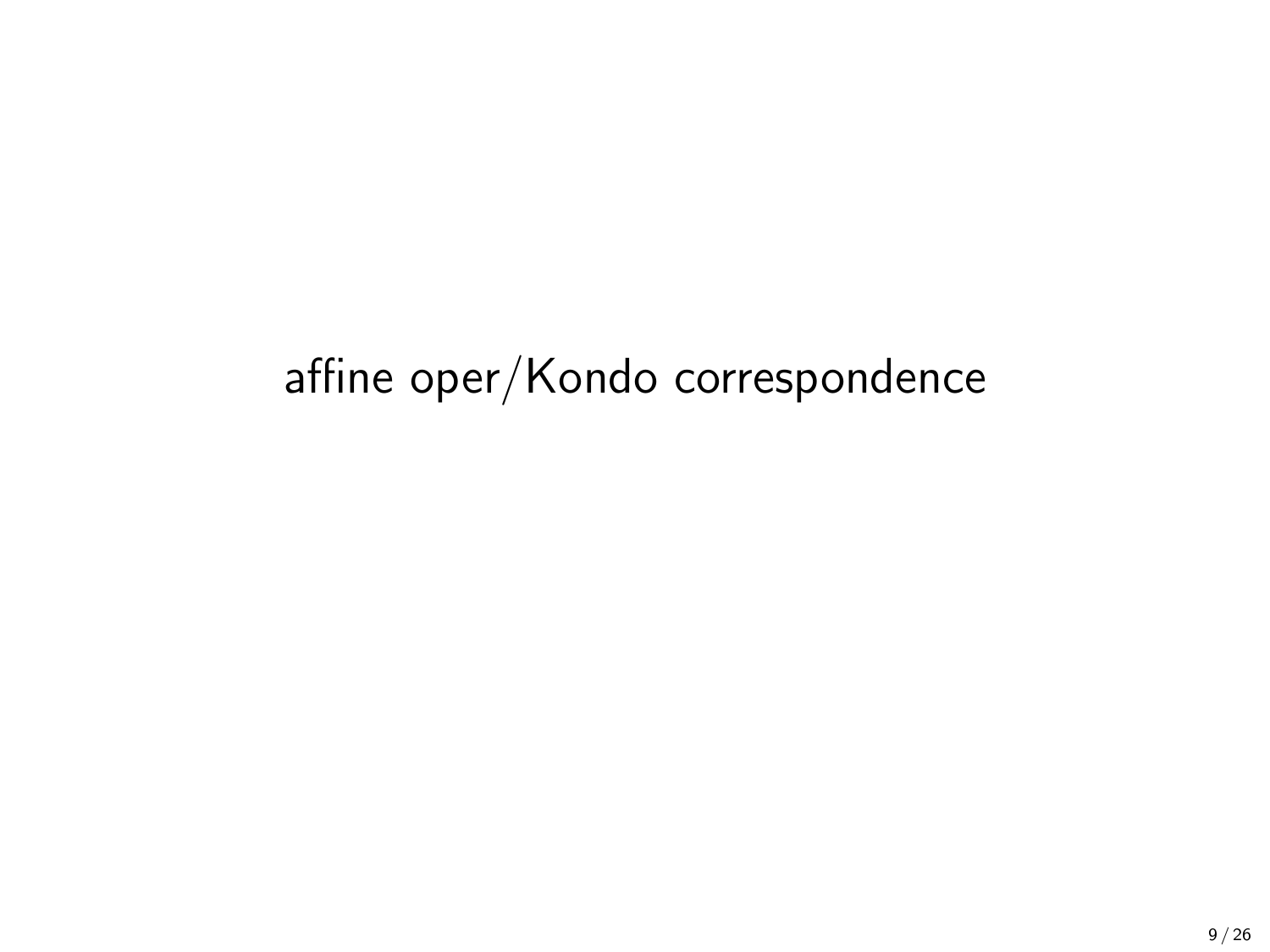Affine  $\mathfrak{sl}_2$  oper =  $\mathfrak{sl}_2$   $\lambda$ -oper

In the principal gradation

$$
\widetilde{\mathfrak{sl}}_2 := \bigoplus_{n \in \mathbb{Z}} (\mathbb{C}H \otimes \lambda^{2n} \oplus (\mathbb{C}E \oplus \mathbb{C}F) \otimes \lambda^{2n+1}) \oplus \mathbb{C}\delta \oplus \mathbb{C}\lambda \partial_{\lambda}
$$

$$
\partial_x + \left( \begin{array}{cc} \sum \lambda^{2n} a_n(x) & \lambda^{-1} + \sum \lambda^{2n+1} b_n(x) \\ \lambda^{-1} + \sum \lambda^{2n+1} c_n(x) & - \sum \lambda^{2n} a_n(x) \end{array} \right) - \omega(x) \lambda \partial_\lambda \bigg/ \widetilde{\mathcal{N}}_+(R)
$$
  
With  $\omega(x) \equiv \frac{1}{2} \frac{\partial_x P(x)}{P(x)}$ , there is a nice gauge (sf<sub>2</sub>  $\lambda$ -oper)  

$$
\partial_x + \left( \begin{array}{cc} 0 & P(x) \lambda^{-1} + t(x) \lambda \\ \lambda^{-1} & 0 \end{array} \right)
$$
(7)

which is equivalent to

$$
\partial_x^2 - \left(\frac{1}{\lambda^2}P(x) + t(x)\right) \tag{8}
$$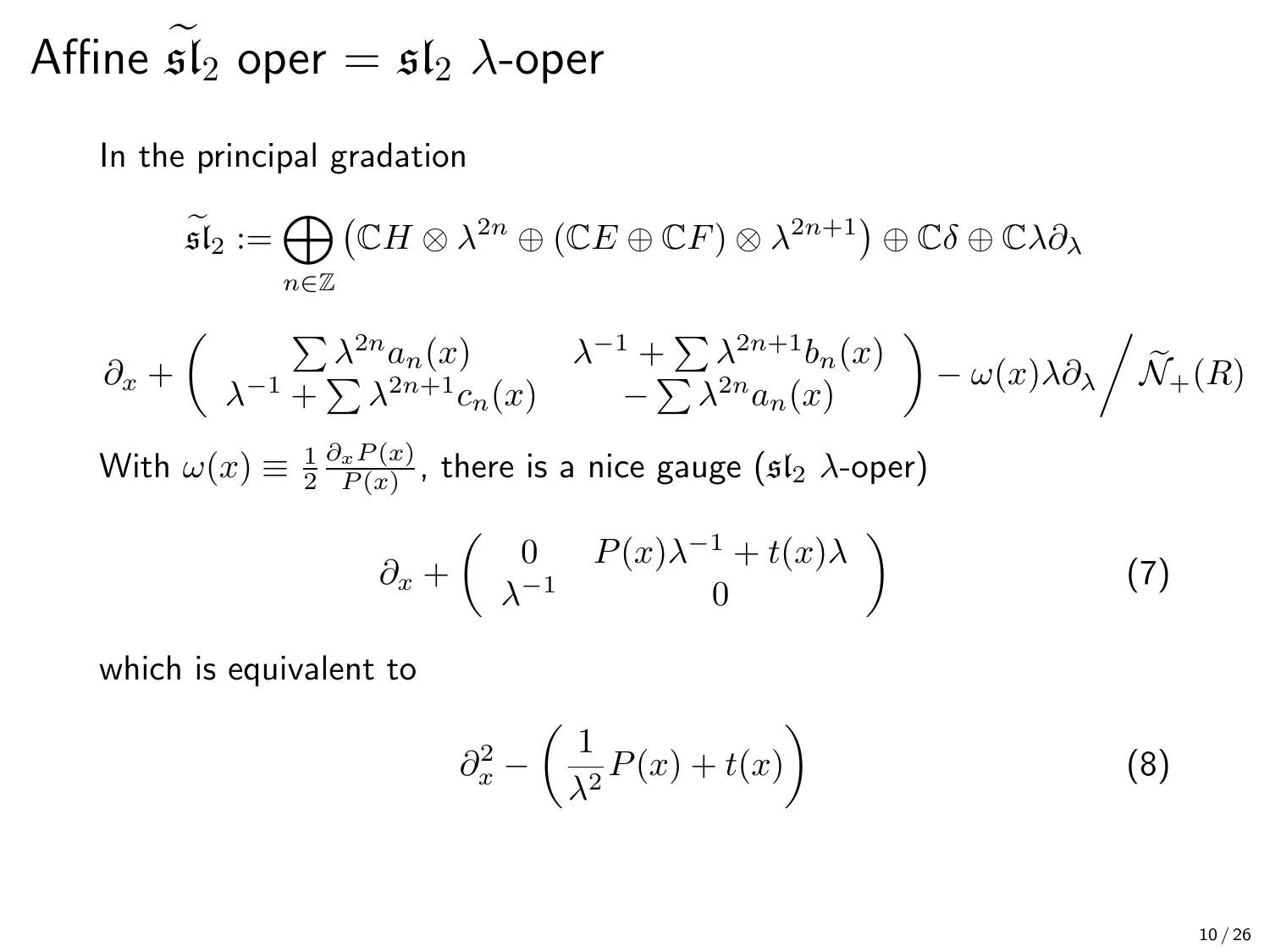Kondo line defect in single site  $sl(2)_k$ 

$$
\operatorname{Tr}_{\mathcal{R}_n} \mathcal{P} \exp \left( ig \int_L d\sigma \ t_a J^a(\sigma) \right) \rightsquigarrow \hat{T}_n[L, \lambda]
$$

where  $t_a$  are the  $n$ -dim rep  $\mathcal{R}_n$  of  $su(2)$ .  $\lambda^{-1}$  is the scale

- UV (small q or large  $\lambda$ ): only small q perturbative expansion is known.
- **IR** (large g or small  $\lambda$ ): cannot be seen from perturbation theory

This is precisely the Kondo line defect in chiral  $SU(2)_k$  WZW CFT. Physically it describes a single magnetic impurity coupled to the current by[Kondo, Wilson]

$$
H = H_{bulk} + gS^a J^a \delta(x = 0)
$$
\n(9)

with  $SU(2)$  spin  $S^a$  and  $SU(2)$  current  $J^a$ .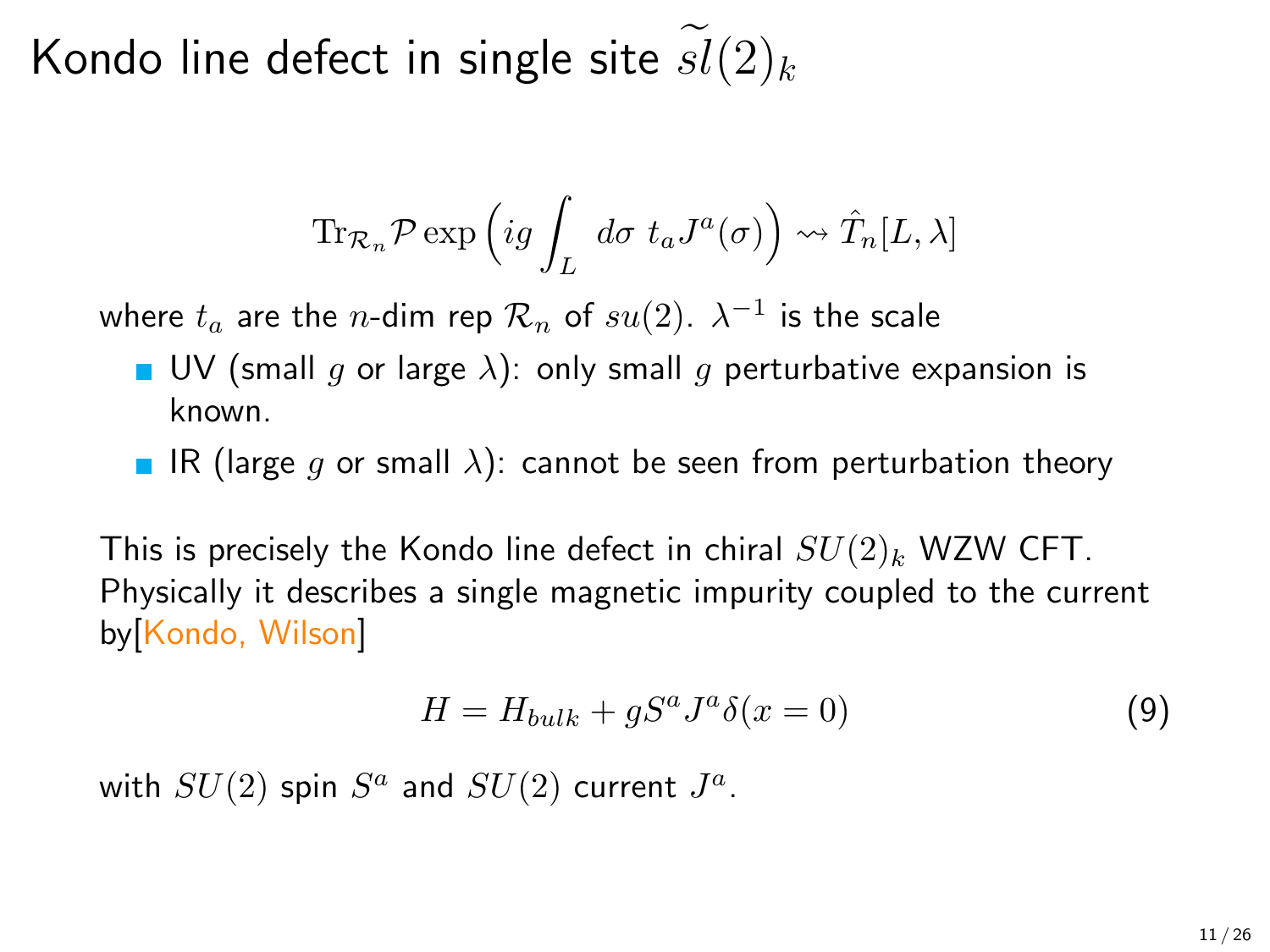$$
\begin{split} \dot{T}_j=&2j+1,\\ +g^2&4\pi^2\lambda^2x_jJ_0^aJ_0^a\\ +g^3(-16)i\pi^2\lambda^3x_j\bigg\{\sum_{n>0}\frac{i}{2n}f_{abc}J_{-n}^aJ_0^bJ_n^c+\sum_{n>0}\frac{2}{n}J_{-n}^aJ_n^a-\log R\,J_0^aJ_0^a-\frac{k}{2}\bigg\}\\ +g^4&8\pi^2\lambda^4x_j\bigg\{\sum_{n,m,n+m\neq 0}\Big[\frac{2}{3m(m+n)}:J_{-m-n}^aJ_0^bJ_m^aJ_n^b:-\frac{1}{3nm}:J_{-m-n}^aJ_0^aJ_m^bJ_n^b:\Big]\\ +\sum_{n,m>0}\frac{1}{nm}\Big[:J_{-n}^aJ_{-m}^aJ_m^bJ_n^b:-:J_{-n}^aJ_{-m}^bJ_m^aJ_n^b:\Big]\\ +\sum_{n>0}\frac{1}{n^2}\Big[2J_{-n}^aJ_0^bJ_0^bJ_n^a-J_{-n}^aJ_0^aJ_0^bJ_n^b-J_{-n}^aJ_0^bJ_0^aJ_n^b\Big]\\ +\sum_{n,m>0}\frac{3i}{nm}f_{abc}:J_{-n}^aJ_{-m}^aJ_0^aJ_0^bJ_n^b-J_{-n}^aJ_0^bJ_0^aJ_n^b\Big]\\ +\sum_{n>0}\frac{3i}{nm}f_{abc}:J_{-n}^aJ_{-m+n}^bJ_m^c:+\sum_{n> m>0}\frac{i}{nm}f_{abc}[J_{-n}^aJ_{-m}^bJ_m^c+n+J_{-m-n}^aJ_0^bJ_n^c]\\ +\sum_{n>0}\frac{6i}{n}\Big[\log R-\frac{1}{3}(H_{\lfloor\frac{n}{2}\rfloor}+H_{\lfloor\frac{n-1}{2}\rfloor})\Big]f_{abc}J_{-n}^aJ_0^bJ_n^c+\sum_{n>0}\frac{2i}{n^2}f_{abc}J_{-n}^aJ_0^bJ_n^c\\ +\cdots\cdots\end{split}
$$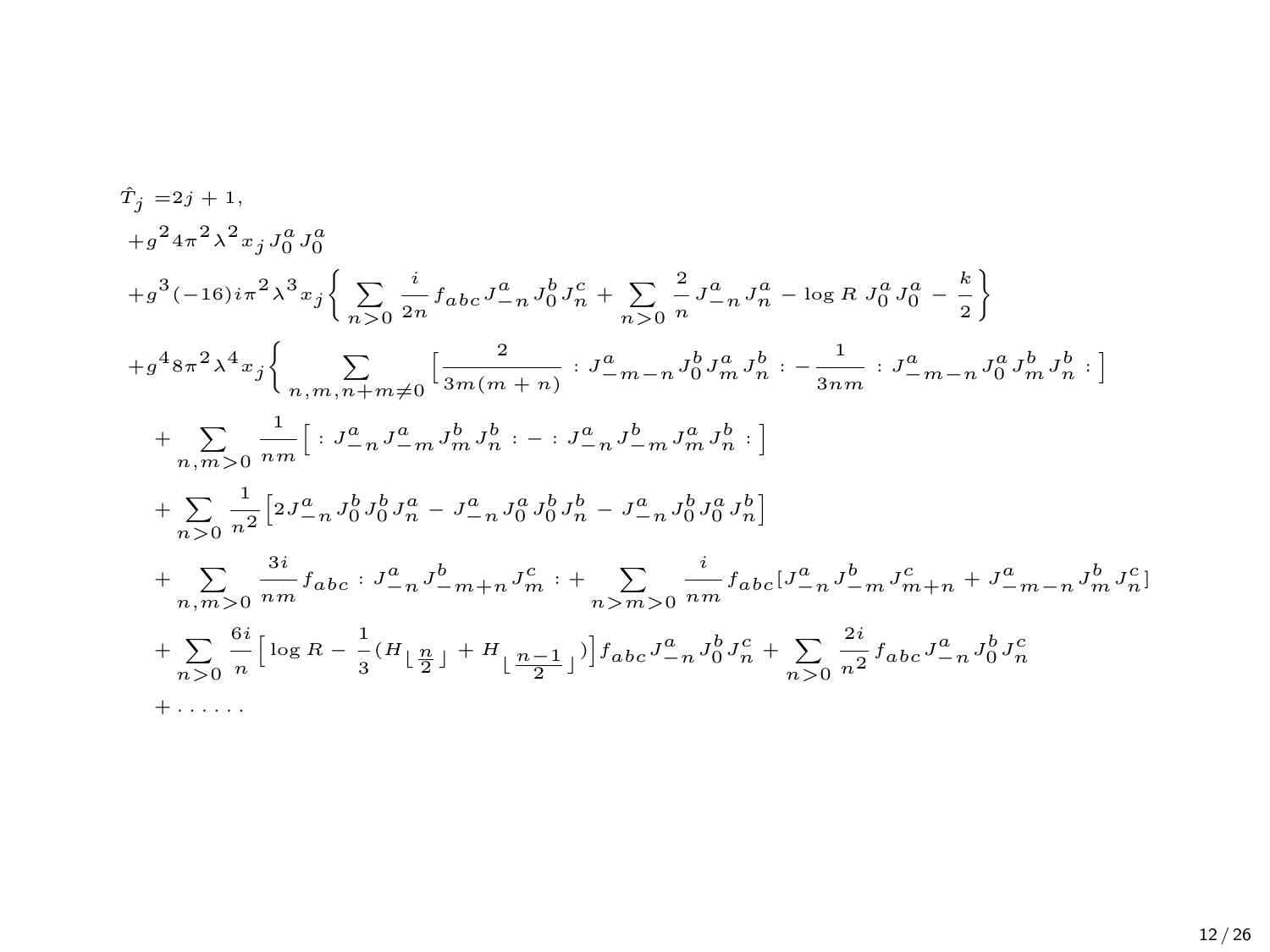### Kondo defect is Integrable

We perform the explicit checks to the order  $g^4\colon$ Commutativity:

$$
\left[\hat{T}_n[\lambda], \hat{T}_{n'}[\lambda']\right] = 0\tag{10}
$$

 $\Rightarrow$  Coefficients of q-expansion or  $\lambda$ -expansion are Gaudin Hamiltonians Hirota relations:

$$
\hat{T}_n \left[ e^{i\frac{\pi}{2}} \lambda \right] \hat{T}_n \left[ e^{-i\frac{\pi}{2}} \lambda \right] = 1 + \hat{T}_{n-1}[\lambda] \hat{T}_{n+1}[\lambda]
$$
\n(11)

[Kondo, Lesage-Saleur-Kivelson, Bachas-Gaberdiel, Runkel, Andrei,Wiegmann,Destri,Tsvelick-Weigmann, Affleck-Ludwig, ...]

Kondo defects carry the integrability structure of the bulk CFT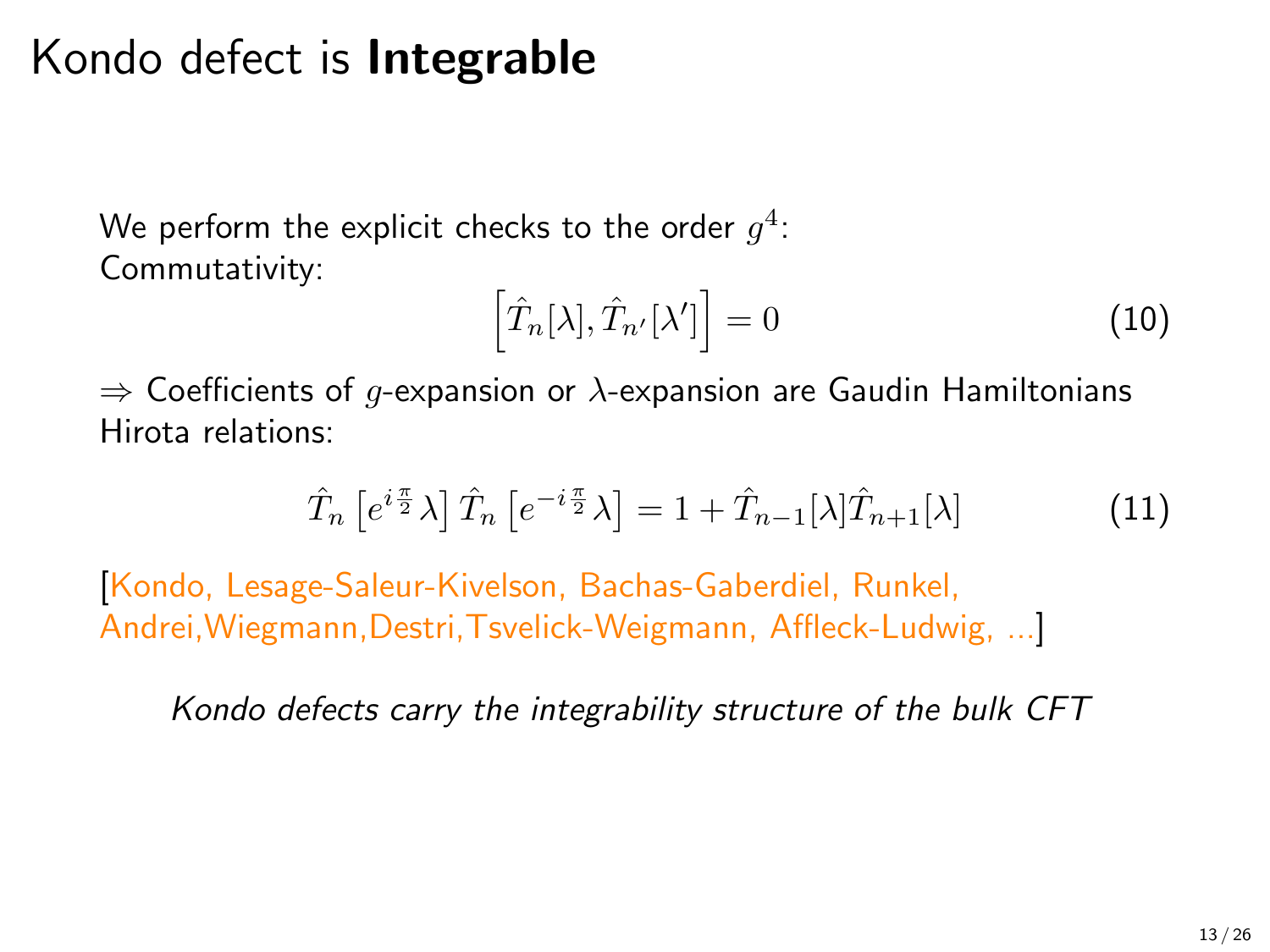# affine oper/Kondo correspondence

#### quantum Expectation values of the Kondo line defect can be computed by classical the generalized monodromy data of an auxiliary ODE

**Claim:** for a single site  $\mathfrak{sl}(2)_k$ ,  $P(x) = e^{2x} x^k$ 

$$
\psi''(x) = \frac{1}{\lambda^2} e^{2x} x^k \psi
$$

where we put  $t(x) = 0$  for now.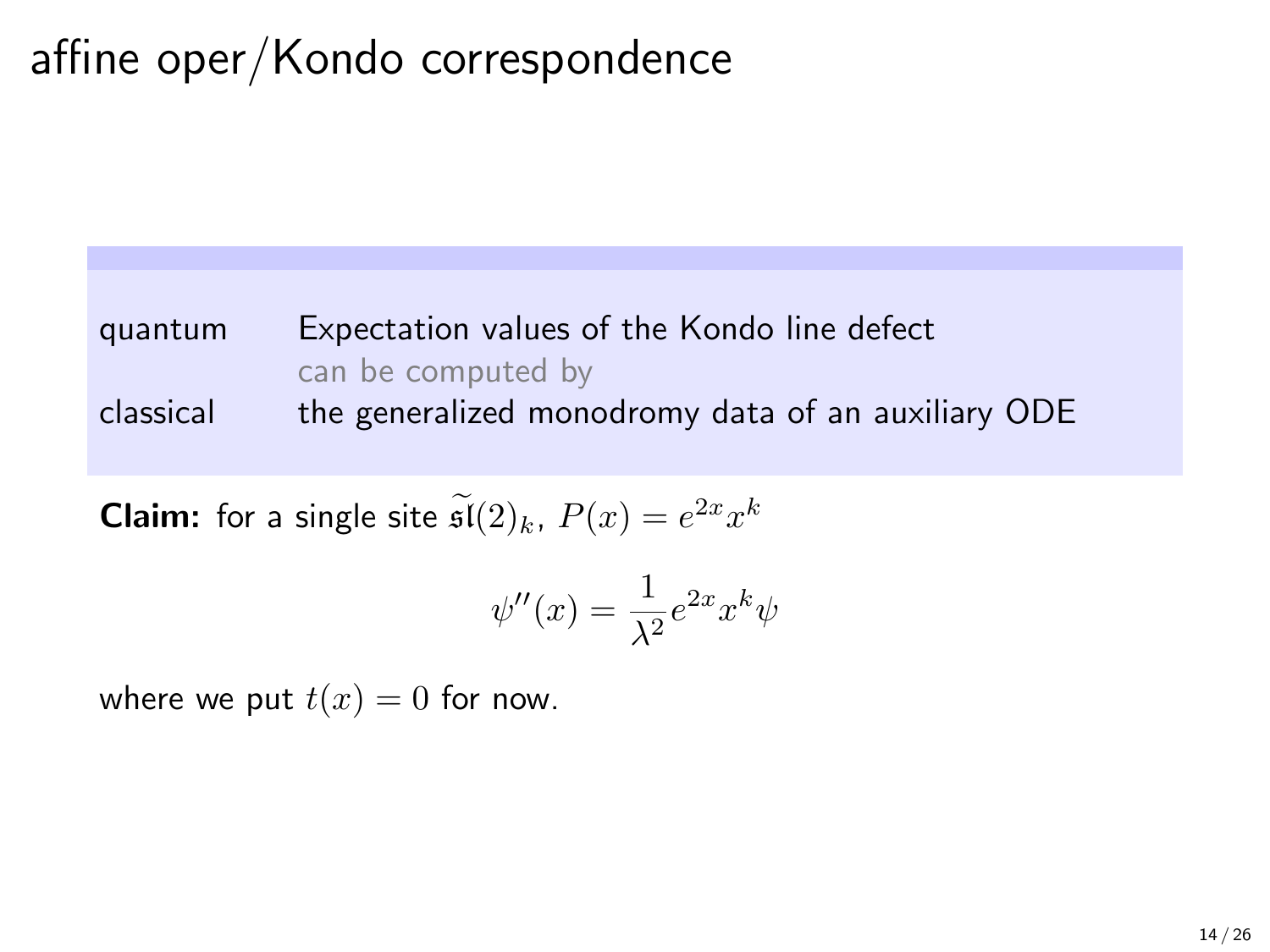### Stokes phenomenon: essential singularity

The oper is a flat connection on  $\mathbb{P}^1$ 

$$
\partial_x + \begin{pmatrix} 0 & P(x)\lambda^{-1} \\ \lambda^{-1} & 0 \end{pmatrix}, \qquad P(x)dx^2 = e^{2x}x^k dx^2 \qquad (12)
$$

Define spectral network by the union of the trajectories

$$
\sqrt{P(x)}dx \cdot \partial_t \in \mathbb{R}^\times \tag{13}
$$



Generalized monodromy data are encoded by Wronskians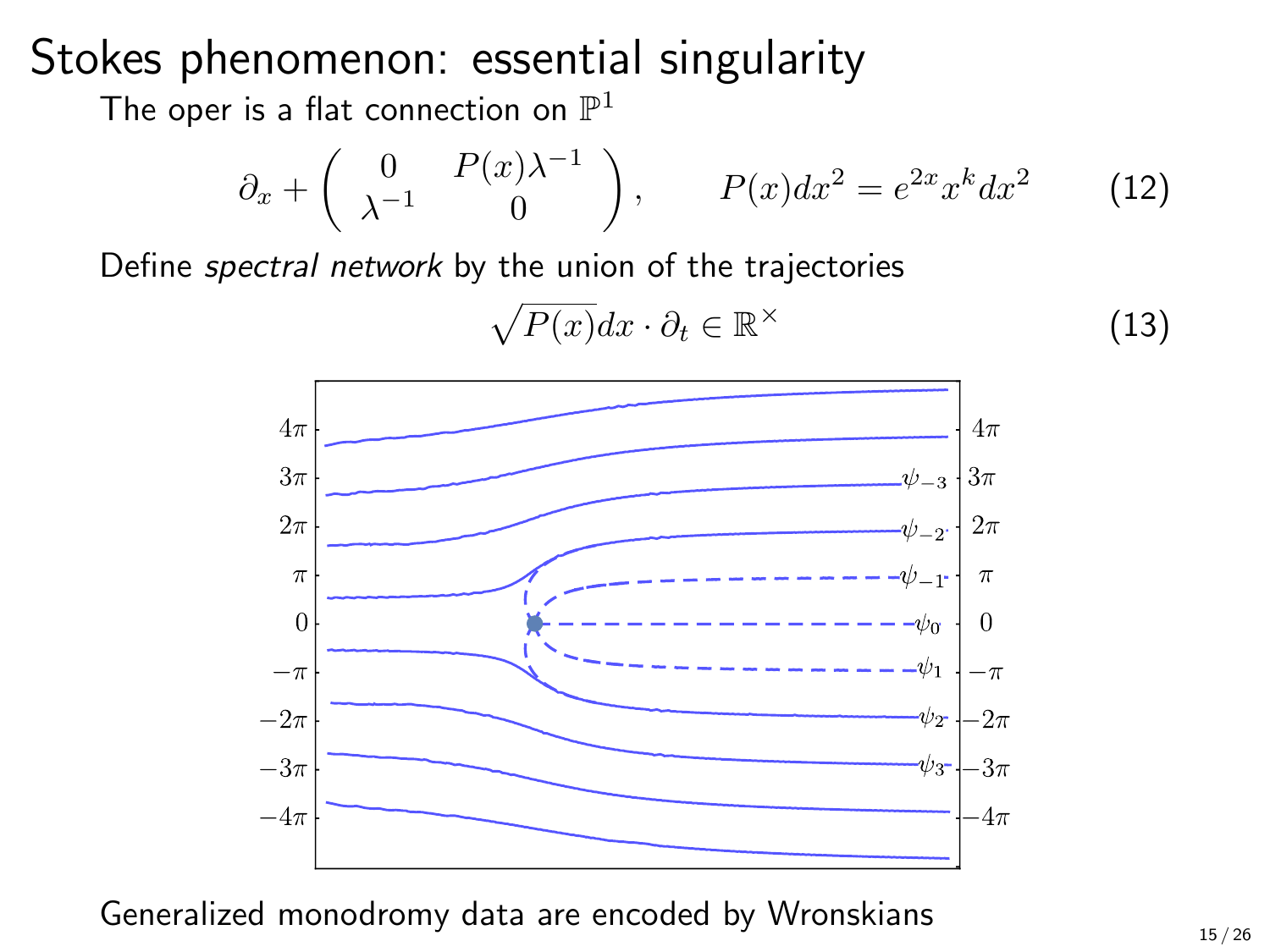### New examples of ODE/IM correspondence

We claim the ODE for chiral  $SU(2)_k$  WZW is

$$
\psi''(x) = \left[\frac{1}{\lambda^2}e^{2x}x^k + t(x)\right]\psi
$$

**Vacuum:**  $t(x) = 0$ .

$$
\langle 0|\hat{T}_n[\lambda]|0\rangle \stackrel{\triangle}{=} i\left(\psi_{-\frac{n}{2}}\left(x;\lambda\right),\psi_{\frac{n}{2}}\left(x,\lambda\right)\right)
$$

other states with quantum number

 $l = \mathsf{spin}, \qquad \#w'_a = L_0, \qquad \qquad l + \#w'_a - \#w_i = J_0^0$ we choose  $t(x)=a(x)^2+\partial_x a(x)$  and

$$
a(x) = -\frac{l}{x} + \sum_{i} \frac{1}{x - w_i} - \sum_{a} \frac{1}{x - w'_a}
$$

 $w_i$  and  $w'_a$  are determined so that we have *trivial monodromy* at all the regular singularities  $0,w_i,w'_a$  for all  $\lambda.$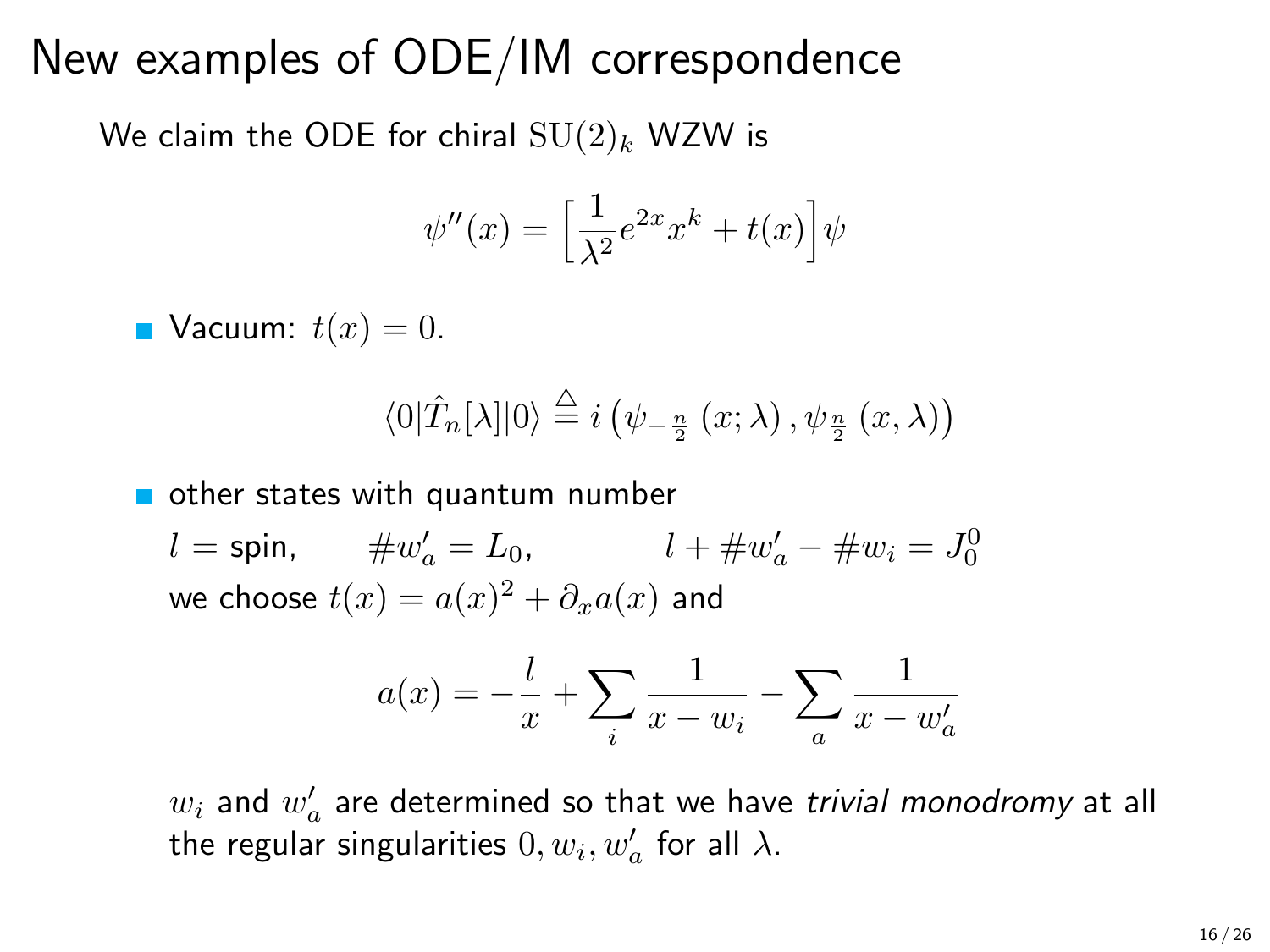$$
i(\psi_{-\frac{n}{2}}, \psi_{\frac{n}{2}}) = \begin{cases} d_n^{(k)} + \dots, & \text{connected at the zero, } n \le k+1 \\ n - k + \dots, & \text{connected at } -\infty, n > k+1 \end{cases}
$$

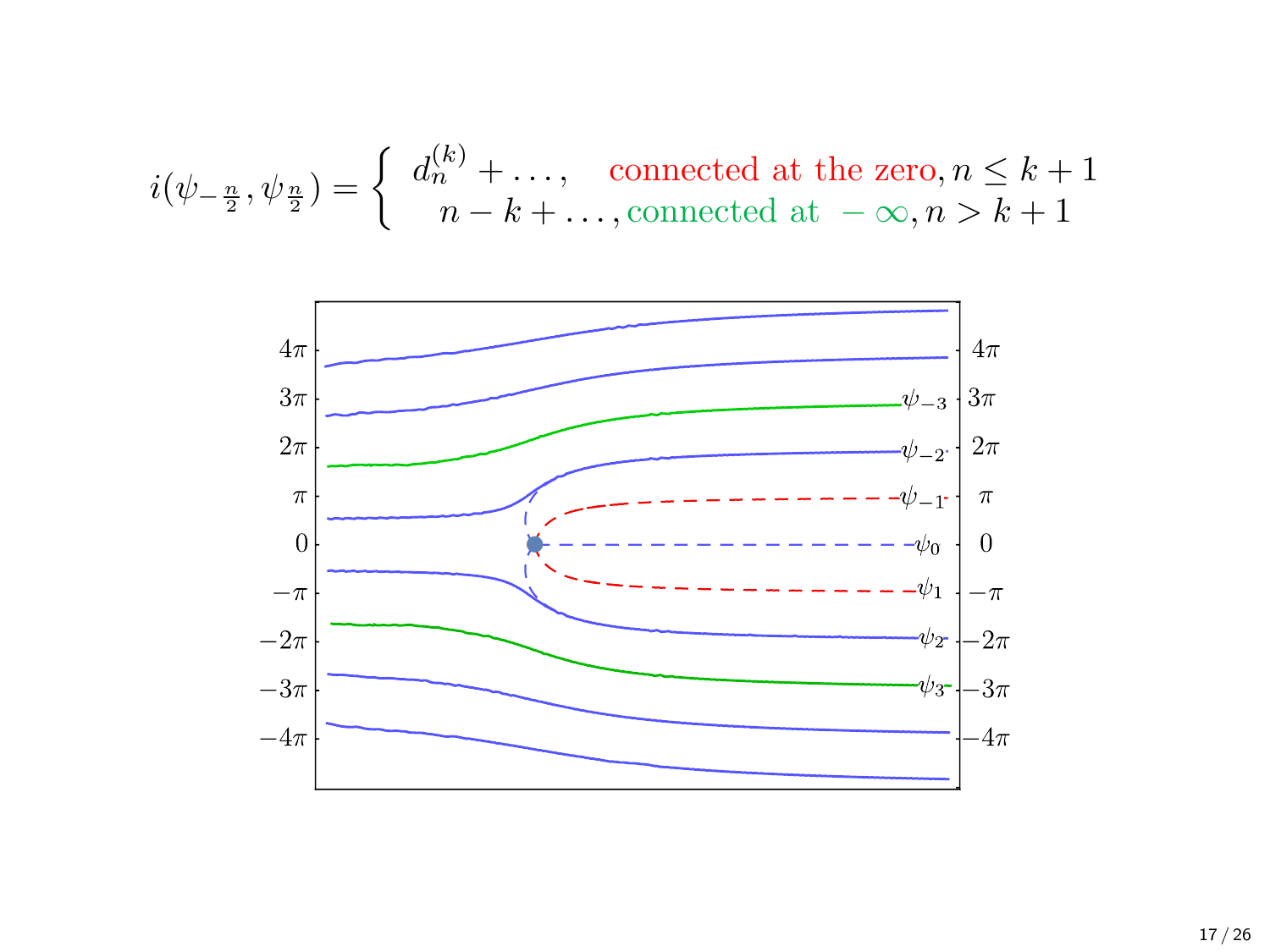Wall-crossing from exact WKB

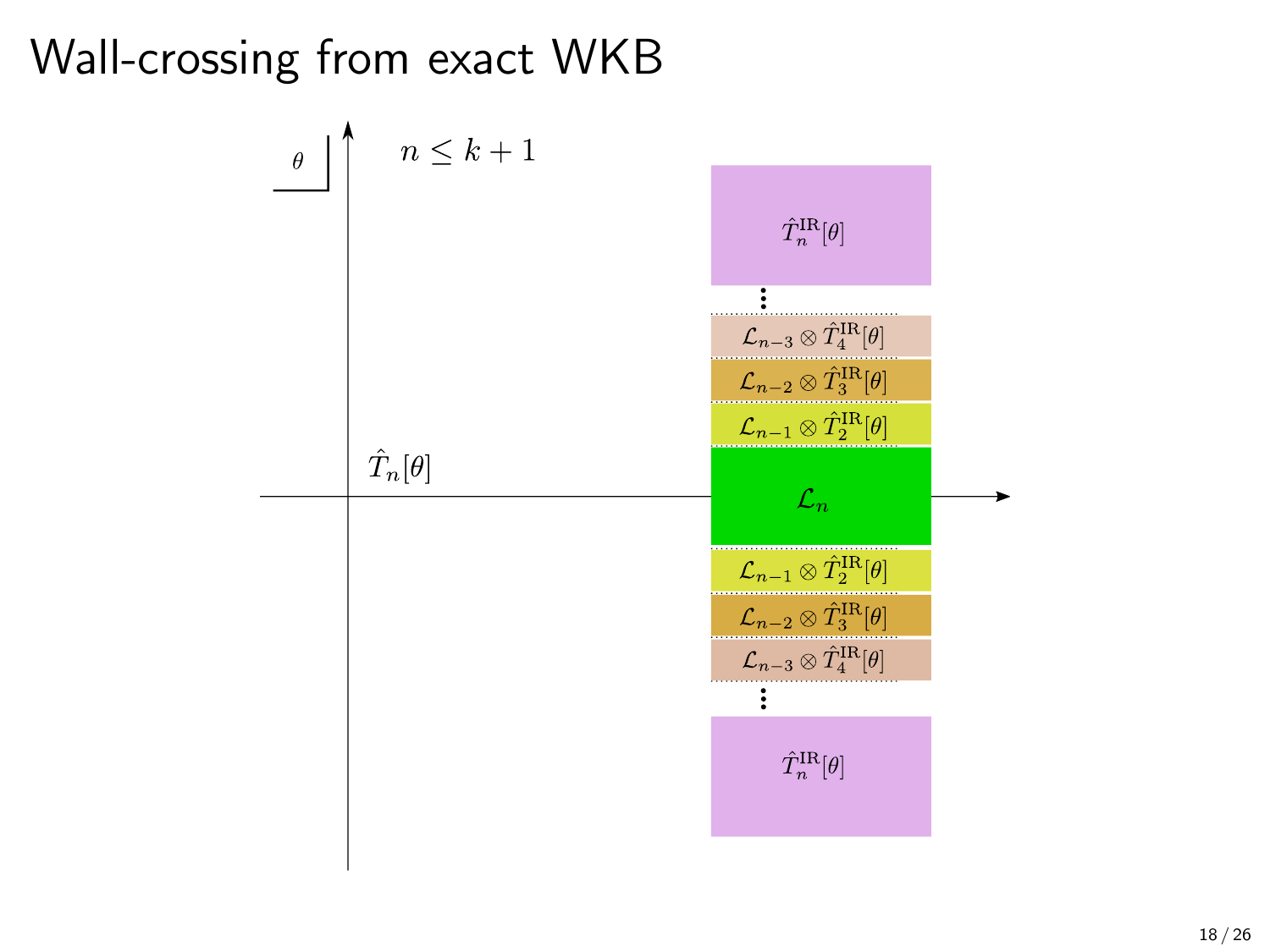# <span id="page-18-0"></span>[Construction in 4D Chern Simons](#page-18-0)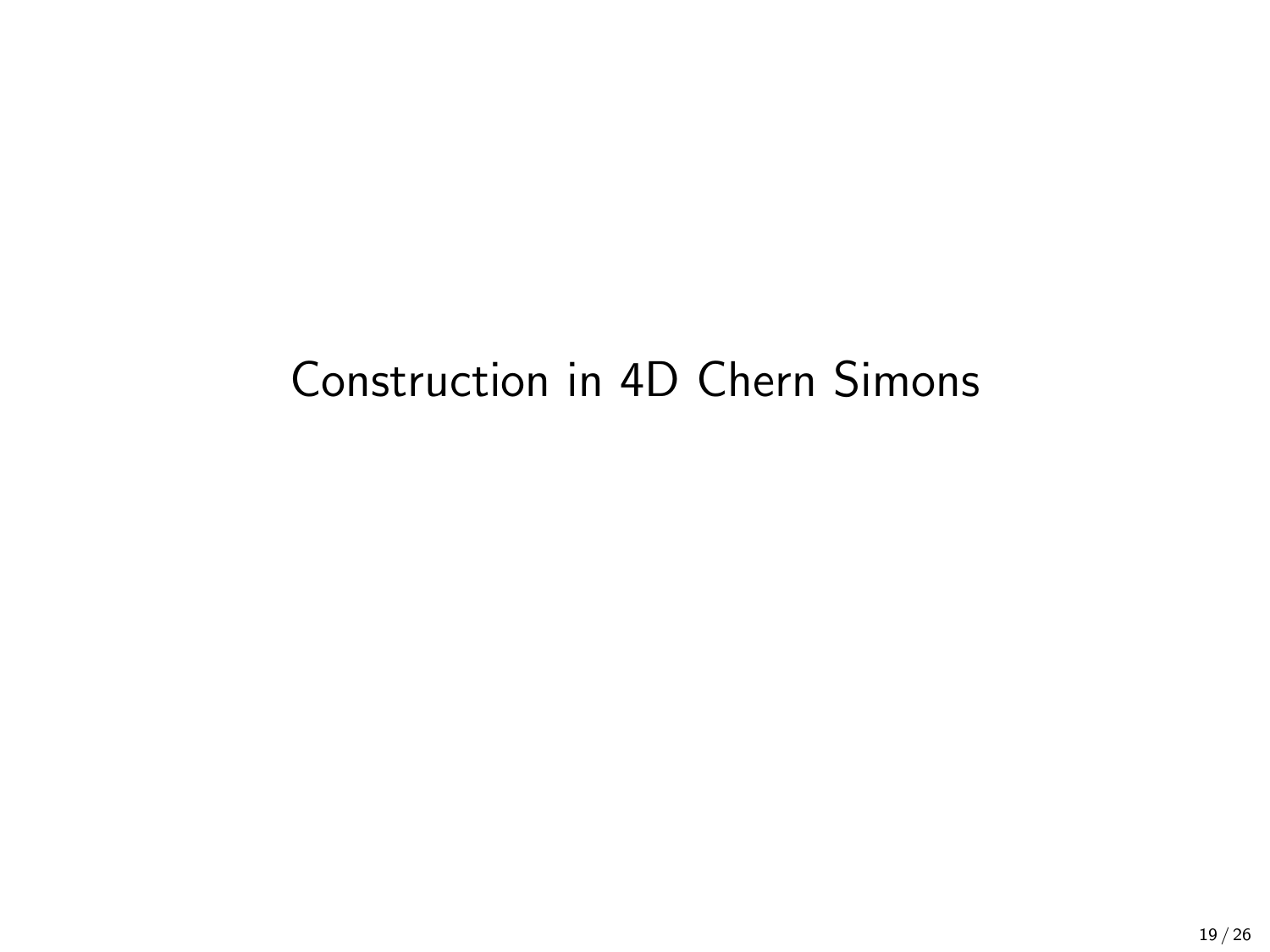### 4D Chern Simons

4D cousin of the three dimensional Chern Simons [Costello, Costello-Witten-Yamazaki, . . . ]

$$
S = \int_{\mathbb{R}^2 \times \mathbb{C}} dz \wedge \text{CS}[A] \tag{14}
$$

topological in  $\mathbb{R}^2$ , holomorphic in  $\mathbb C$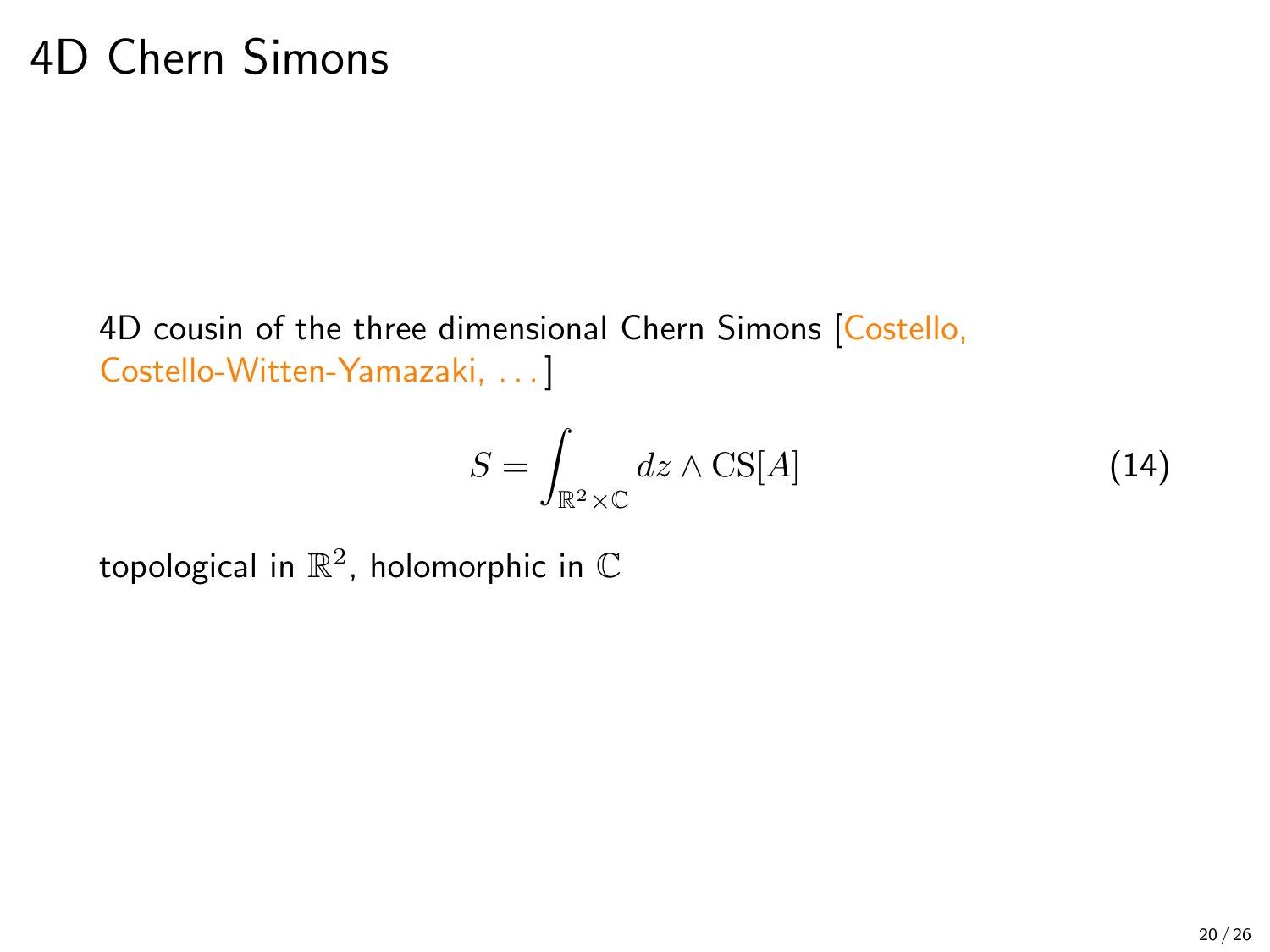### Construction of Kondo problems in 4D CS

- Let's put a chiral WZW on  $\mathbb{R}^2\times\{z_0\}$  and couples to the bulk via  $J^a_w A^a_{\bar w}$
- gauge anomaly Costello]:

$$
dz \to \omega(z)dz \equiv \left(1 + \frac{k}{2}\frac{1}{z - z_0}\right)dz \quad (15)
$$

RG flow implemented by shifting  $\theta$  [Costello]

$$
d\theta = \omega(z)dz \tag{16}
$$

 $J^a$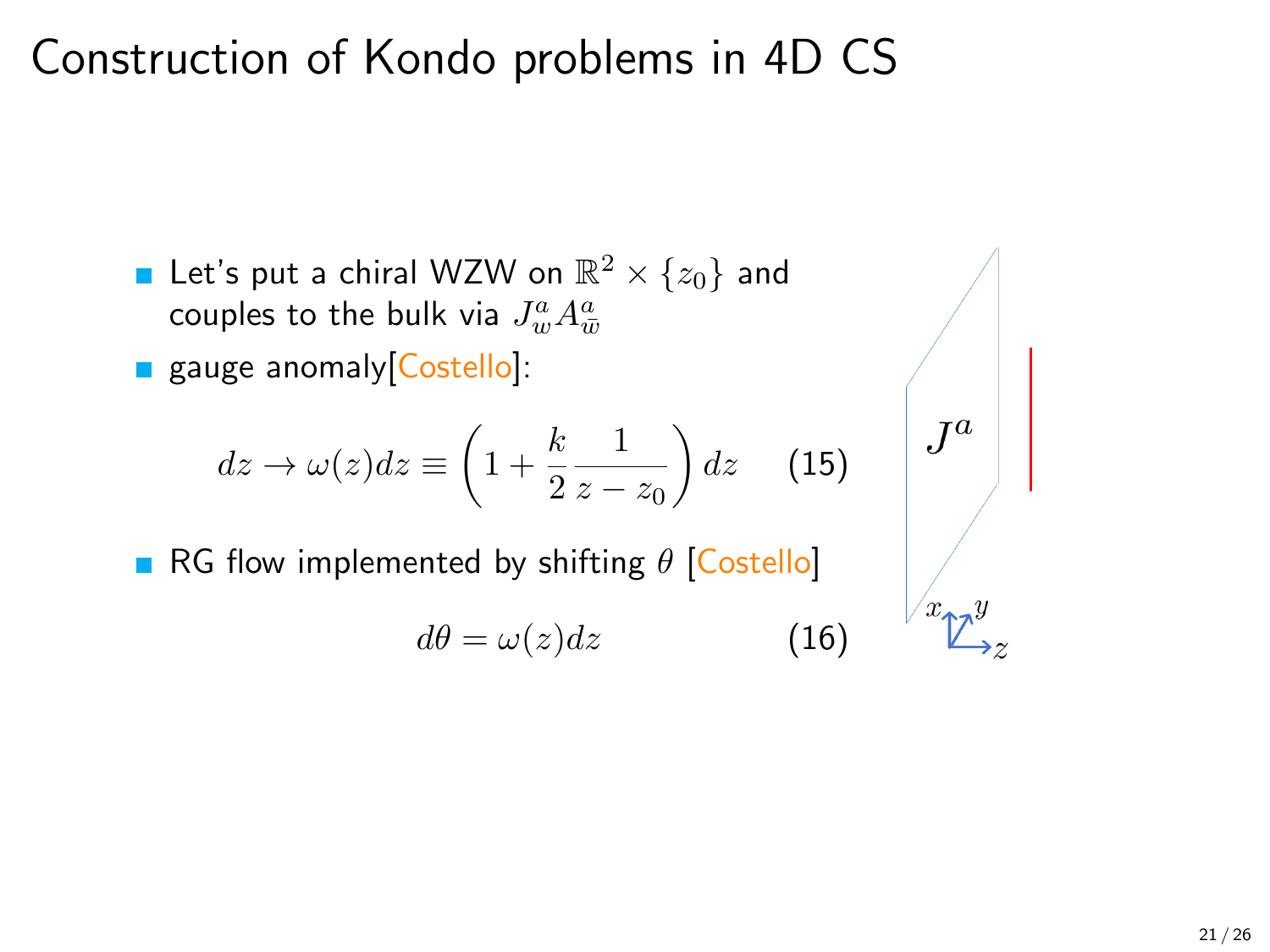# Construction of Kondo problems in 4D CS

CLAIM: reduce to 2d, we get Kondo line in chiral WZW

- commutativity of the line
- $\blacksquare$  Hirota relation: fusion of the line
- $\blacksquare$  at leading order, the Wilson line becomes [Costello-Witten-Yamazaki]

$$
\int d\sigma \frac{1}{z - z_0} t^a J^a \tag{17}
$$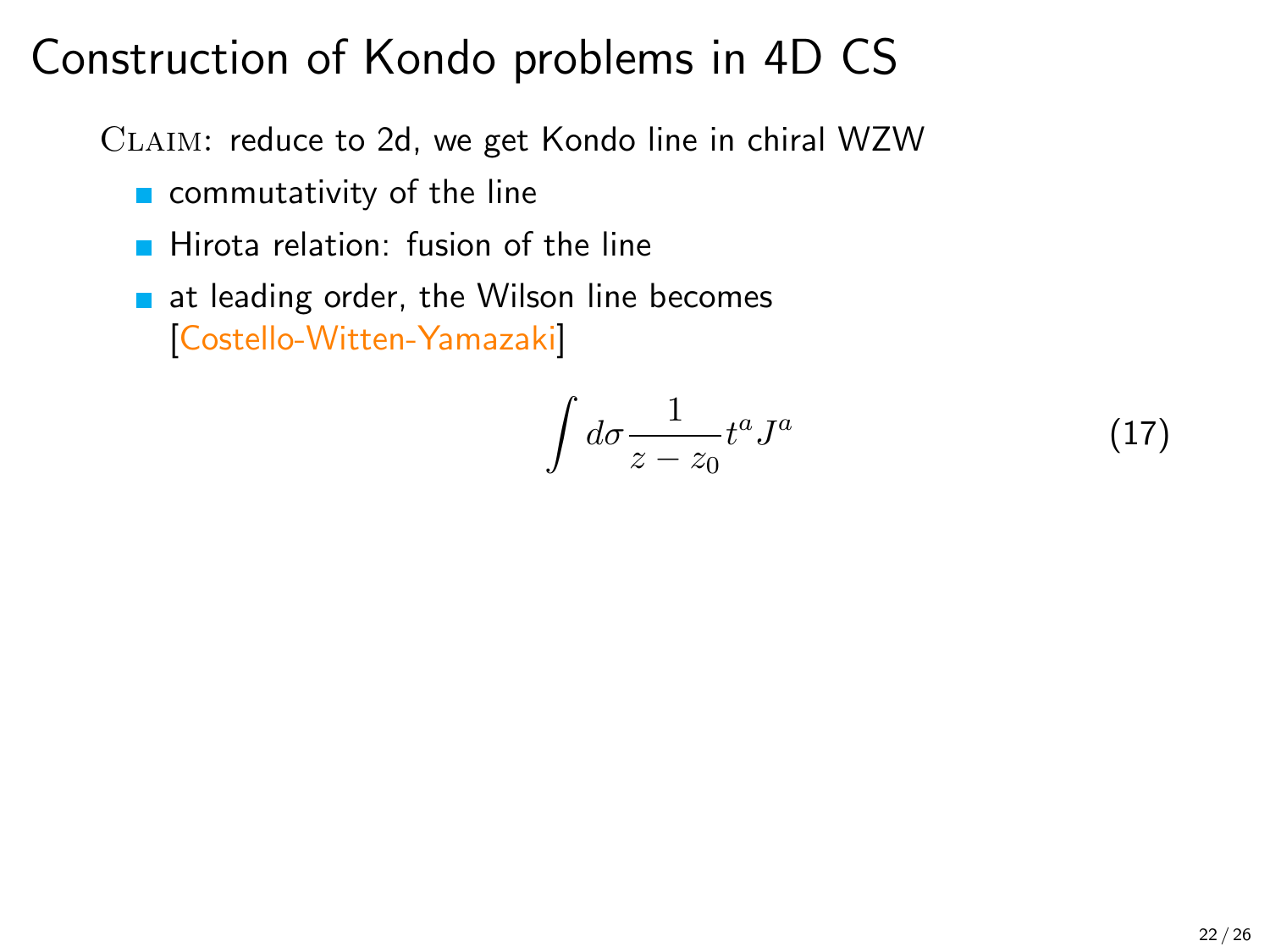# Construction of Kondo problems in 4D CS

CLAIM: reduce to 2d, we get Kondo line in chiral WZW

- $\blacksquare$  commutativity of the line
- $\blacksquare$  Hirota relation: fusion of the line
- $\blacksquare$  at leading order, the Wilson line becomes [Costello-Witten-Yamazaki]

$$
\int d\sigma \frac{1}{z - z_0} t^a J^a \tag{17}
$$

#### Conjecture

The holomorphic (twisted) one form of the 4d CS is related to the quadratic differential of the  $\mathsf{ODE}(\psi^{\prime\prime}=\left[e^{2\theta}P(x)+t(x)\right] \psi)$  by

J

$$
\omega(z)dz = \frac{1}{2}\frac{\partial P(z)}{P(z)}dz\tag{18}
$$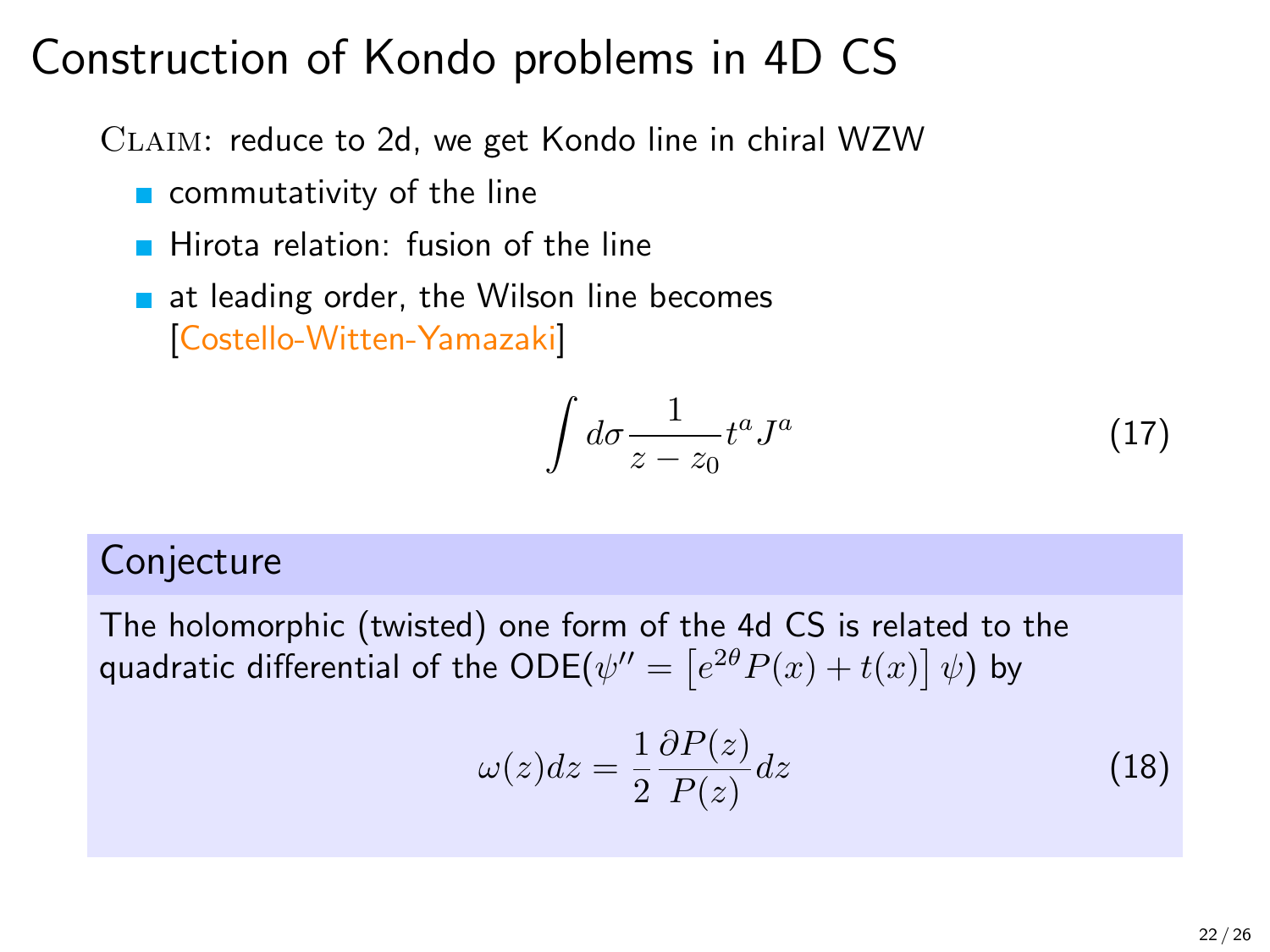### Generalization 1: multichannel Kondo

chiral  $\prod_i \mathrm{SU}(2)_{k_i}$  WZW Kondo line

$$
\operatorname{Tr}_{\mathcal{R}} \mathcal{P} \exp \left( i \int_0^{2\pi} d\sigma \ g_i t^a J_i^a(\sigma) \right) \rightsquigarrow \hat{T}_{\mathcal{R}}(\{g_i\}) \qquad (19)
$$

4d CS multiple surface defect at  $\mathbb{R}^2\times\{z_1,z_2,\dots\}$ 

$$
w(z) = 1 + \sum_{i} \frac{k_i}{2} \frac{1}{z - z_i}
$$
 (20)

ODE

$$
P(x) = e^{2x} \prod_i (x - x_i)^{k_i} \tag{21}
$$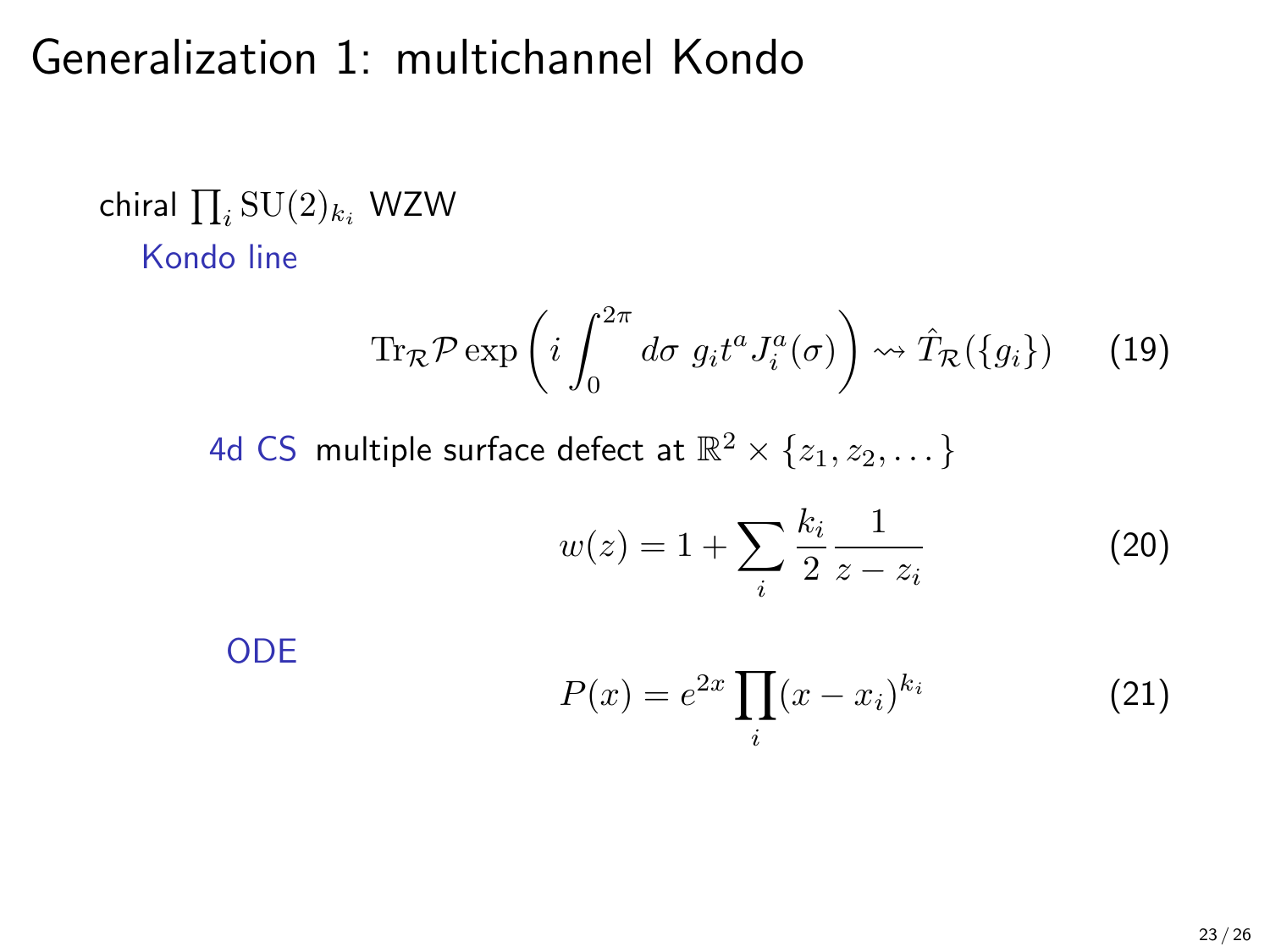### Generalization 2: anisotropic Kondo

chiral  $\prod_i \mathrm{SU}(2)_{k_i}$  WZW Kondo line  $SU(2) \rightarrow U(1)$  $\text{Tr}_{\mathcal{R}}\mathcal{P}\exp\left[i\int^{2\pi}% \nabla\Phi\left(\mathbf{r}\right)dr\right]$ 0  $d\sigma \lambda t^0 \sum$ i  $J_i^0+\sum$ i  $g_i\left(t^+ J_i^-(\sigma) + t^- J_i^+(\sigma)\right)$ 1

$$
\rightsquigarrow \hat{T}_{\mathcal{R}}(\lambda, \{g_i\})\tag{22}
$$

4d CS multiple surface defect at  $\mathbb{R}^2\times\{z_1,z_2,\dots\}$  in the trigonometric setting

$$
w(z) = \frac{1}{z} \left( 1 + \sum_{i} \frac{k_i}{2} \frac{\hbar}{z/z_i - 1} \right)
$$
 (23)

ODE

$$
P(x) = e^{2x} \prod_{i} (e^{-\epsilon x} - e^{-\epsilon x_i})^{k_i} \tag{24}
$$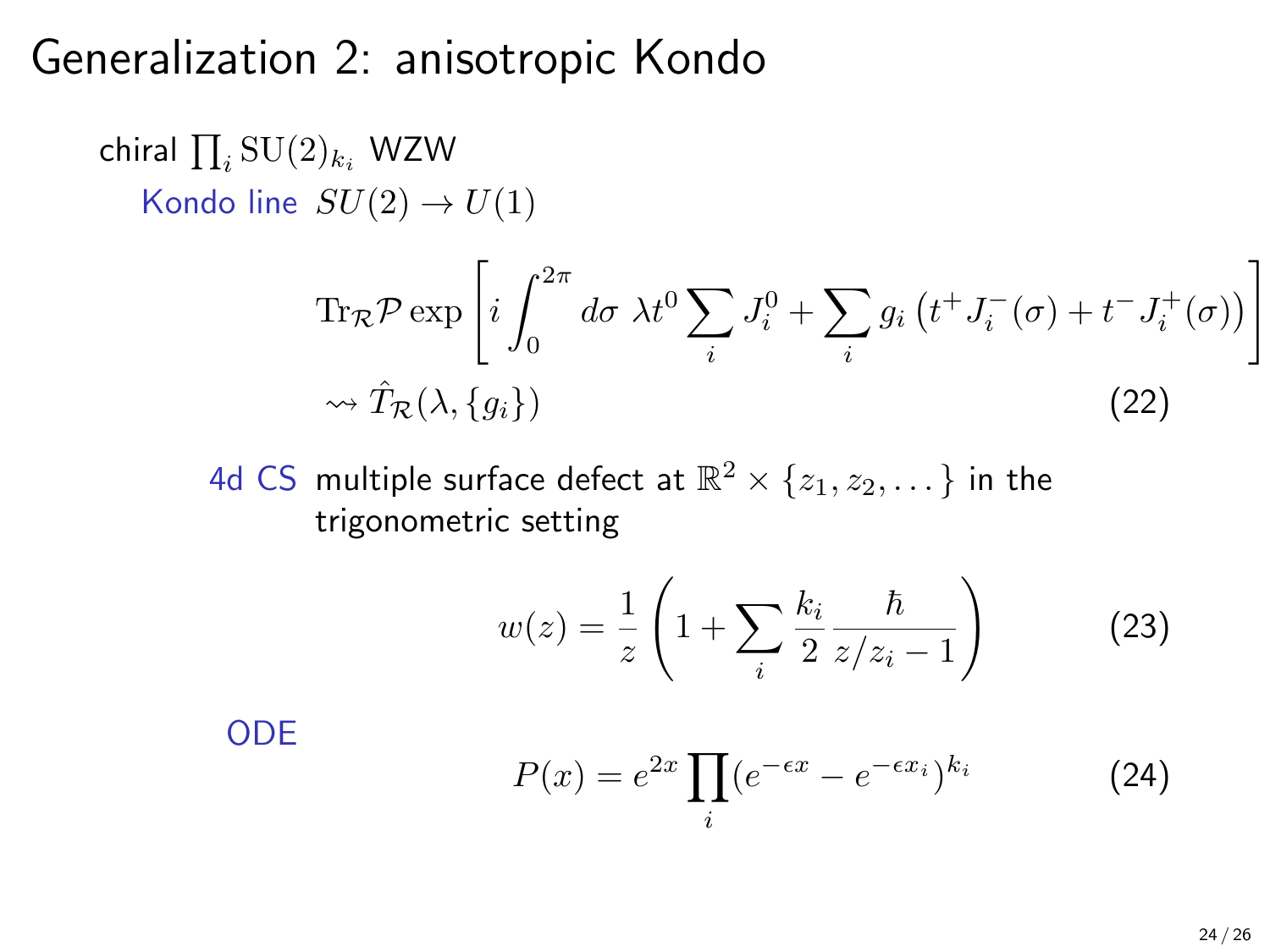### Generalization 3: coset

coset

$$
\frac{\prod_{i} su(2)_{k_i}}{su(2)_{\sum_{i} k_i}} \tag{25}
$$

Kondo line  $\mathcal{L} + \Phi_{1,3}$ 4d CS multiple surface defect at  $\mathbb{R}^2\times\{z_1,z_2,\dots\}$ 

$$
w(z) = \sum_{i} \frac{k_i}{2} \frac{1}{z - z_i}
$$
 (26)

ODE 
$$
P(x) = \prod_i (x - x_i)^{k_i}
$$

Cases for minimal models are known before [Dorey-Dunning-Gliozzi-Tateo] KdV Kondo/oper correspondence is precisely ODE/IM correspondence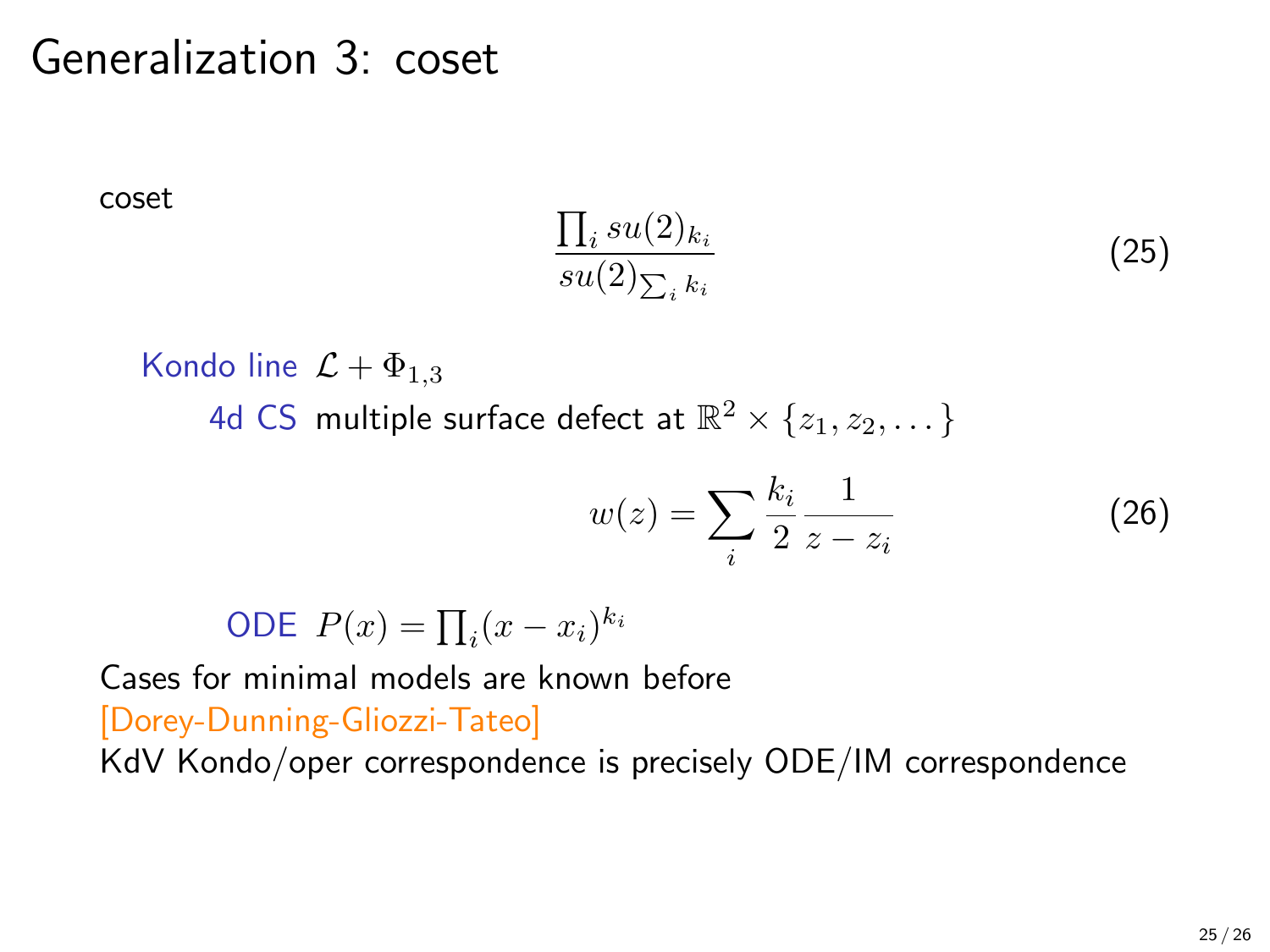# Conclusions and Future directions

#### Conclusions

- $\blacksquare$  the role of Kondo defect in affine oper/Gaudin correspondence, ODE/IM correspondence
	- ▶ Kondo defect is the generating function of Gaudin Hamiltonians
	- $\blacktriangleright$  Eigenvalues are given by Wronskians
- strong hints that we can 'prove' affine oper/Gaudin correspondence from (string embedding of) 4d Chern Simons.
- new examples of ODE/IM correspondence for the chiral  $\prod_i {\rm SU}(2)_{k_i}$ WZW
- $\blacksquare$  wall-crossing phenomenon in the IR

#### Future directions

- $\blacksquare$  local integral of motions
- higher rank Lie algebra
- $\blacksquare$  Hitchin system/Kondo line correspondence
- string theory construction of affine oper/Gaudin?
	- $\blacktriangleright$  meaning of  $t(x)$  in 4d CS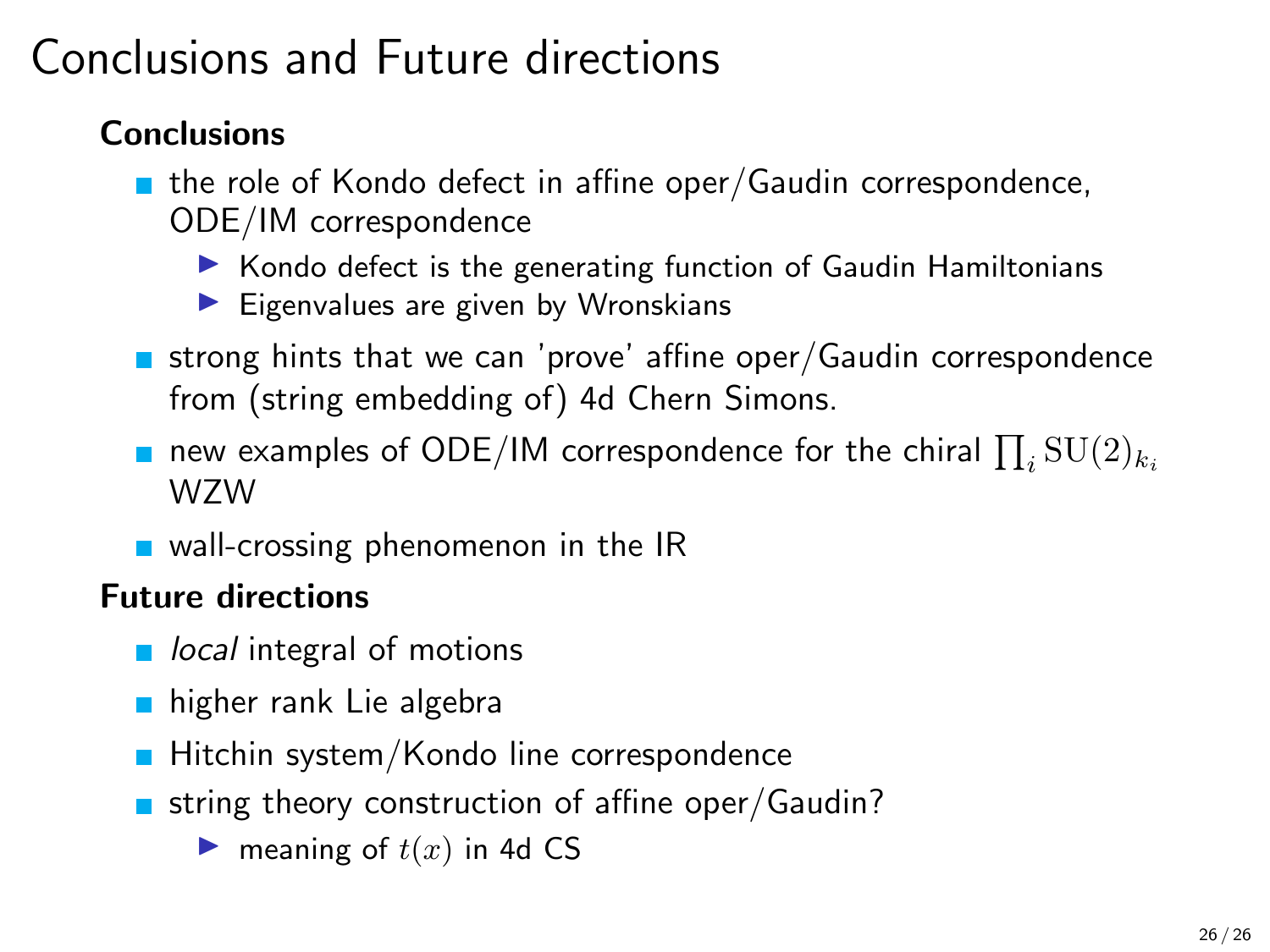# THANK YOU!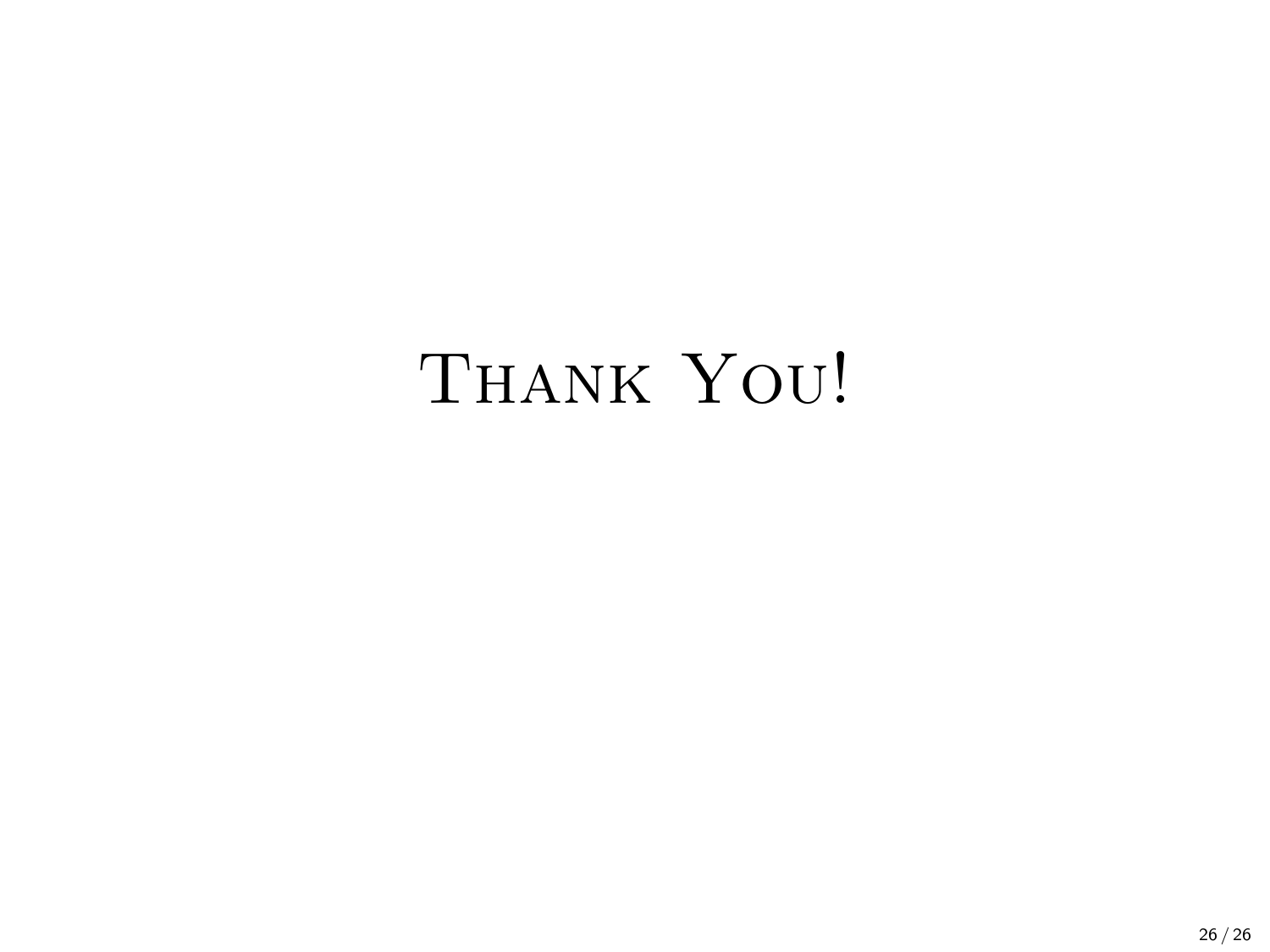### Checks and Remarks

Physical origin? Unknown!

How we wrote down this ODE will be presented in the third section.

**Practically** 

- 1. UV: calculation of  $\langle \phi | \hat{T}_n | \phi \rangle$
- 2. IR: phase diagram for complex scale  $\lambda$
- 3. find all the states in the spectrum
- 4. Hirota equation  $\Leftrightarrow$  Plucker relation of the Wronskians
- 5. reproduce beta function
- $6. \ldots$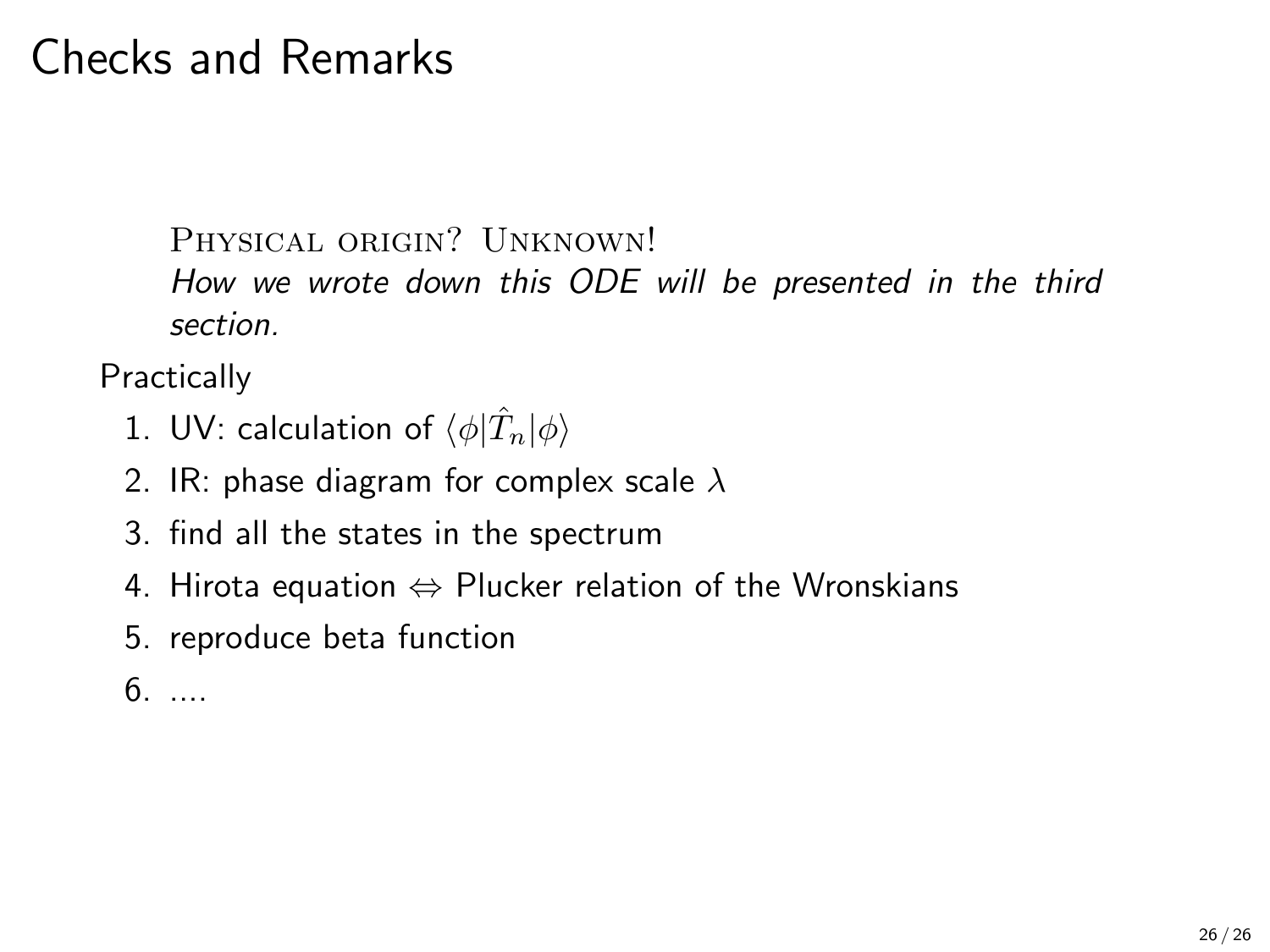### complex  $\theta$ , complex scale?

While it is very important to consider complexified spectral parameter  $\theta$ in the study of integrability, in the current context it is not immediately natural to consider a complex scale.

I will provide two physical interpretation:

Generically, for a chiral defect, **scaling transformation** (shift of  $\theta$ ) and **rotation** (shift of  $\phi$ ) can be combined into a single parameter  $\theta + i\phi$ 

$$
[T - \bar{T}]_{x^1 = 0^+} - [T - \bar{T}]_{x^1 = 0^-} = 2i\partial_{x^0}t^{00}
$$
 (27)

$$
[T+\bar{T}]_{x^1=0^+} - [T+\bar{T}]_{x^1=0^-} = 2\partial_{x^0}\tilde{t}^{00}
$$
 (28)

therefore

$$
\int \left[t^{00}\partial_0 v^0 + \tilde{t}^{00}\partial_0 v^1\right] dx^0 = \int \left[\partial_0 v^0 + i\partial_0 v^1\right] t^{00} dx^0 \tag{29}
$$

therefore, imaginary scale transformation  $=$  rotation.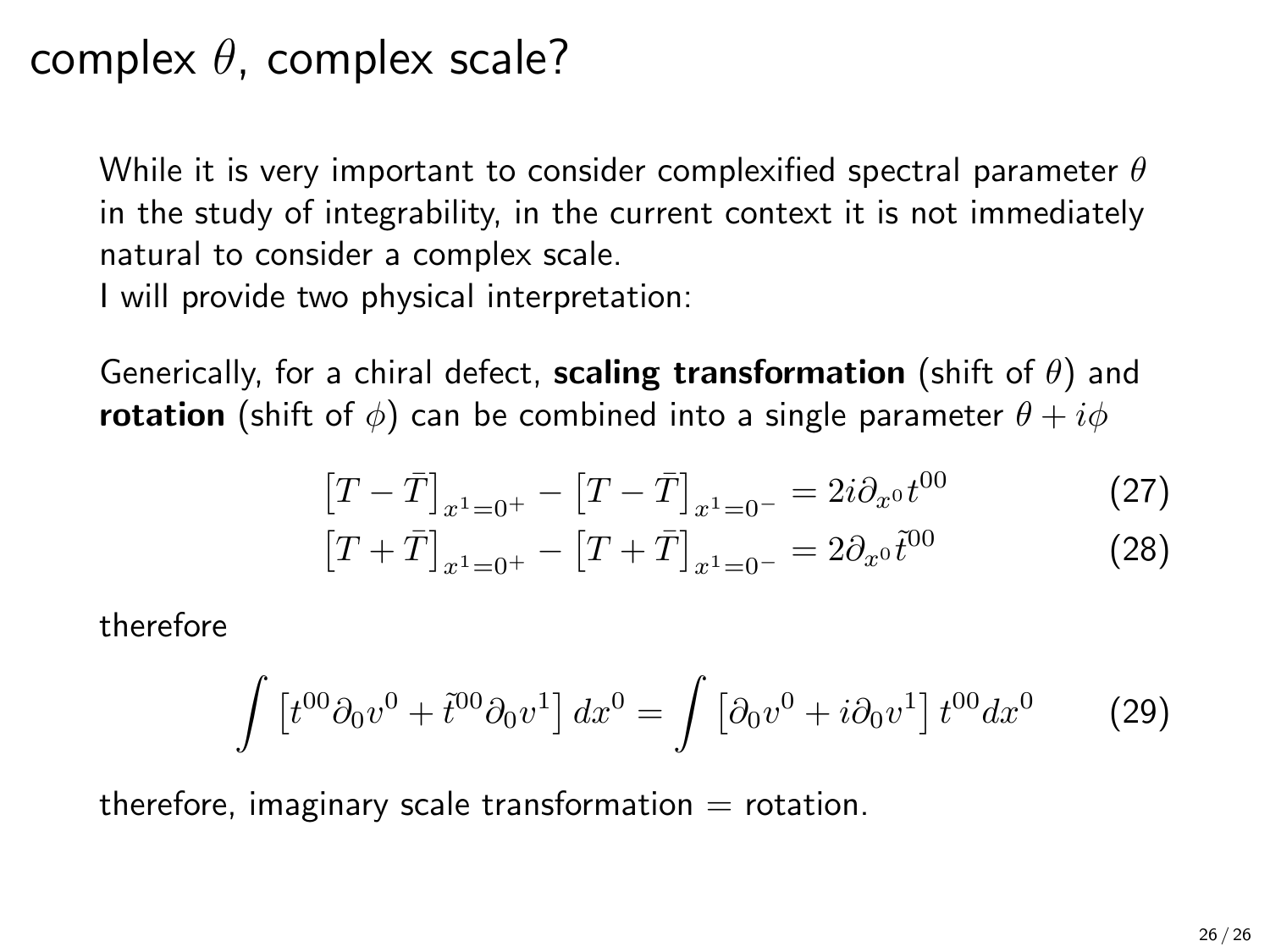complex  $\theta$ , complex scale?

Second interpretation is that complex couplings models non-Hermitian process that involves particle loss and dissipation.

[Nakagawa-Kawakami-Ueda]

phase transition is simply due to the lack of the ability of screening.

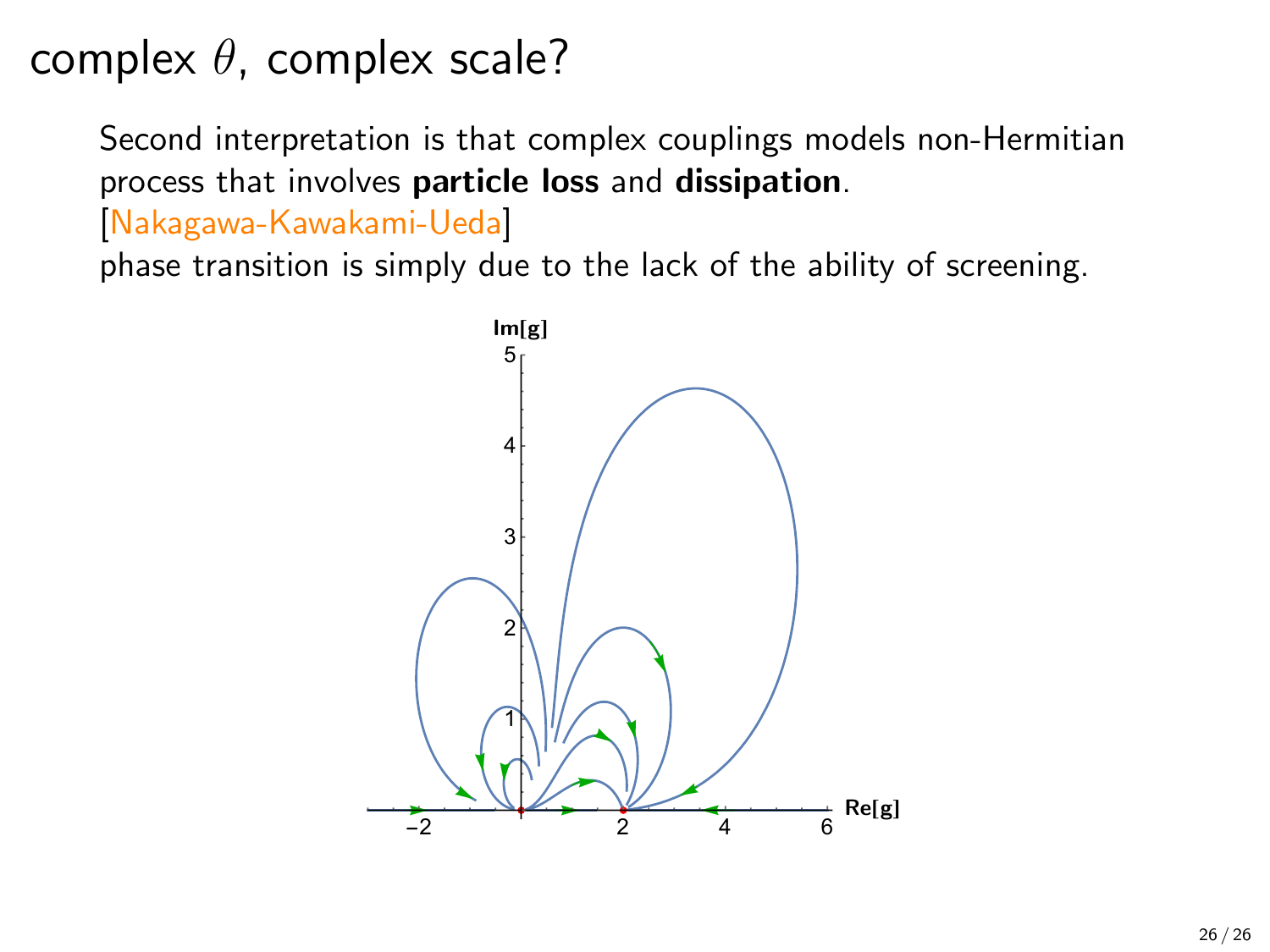### beta function from ODE

One of the nice parametrization in the UV is

$$
\partial_x^2 \psi(x) = e^{2\theta} e^{2x} (1 + gx)^k \psi(x) \tag{30}
$$

With the shift  $x \mapsto x - \frac{1}{g}$ , we get

$$
\partial_x^2 \psi(x) = e^{2\theta} e^{-\frac{2}{g}} g^k e^{2x} x^k \psi(x) \tag{31}
$$

Therefore if we parametrize the RG flow by  $g_{\text{eff}}(\theta)$ ,

$$
e^{-\frac{2}{g_{\text{eff}}(\theta)}} g_{\text{eff}}(\theta)^k \equiv e^{2\theta} e^{-\frac{2}{g}} g^k \tag{32}
$$

with the beta function given by

$$
\partial_{\theta}g_{\text{eff}}(\theta) = \frac{g_{\text{eff}}(\theta)^2}{1 + \frac{k}{2}g_{\text{eff}}(\theta)}
$$
(33)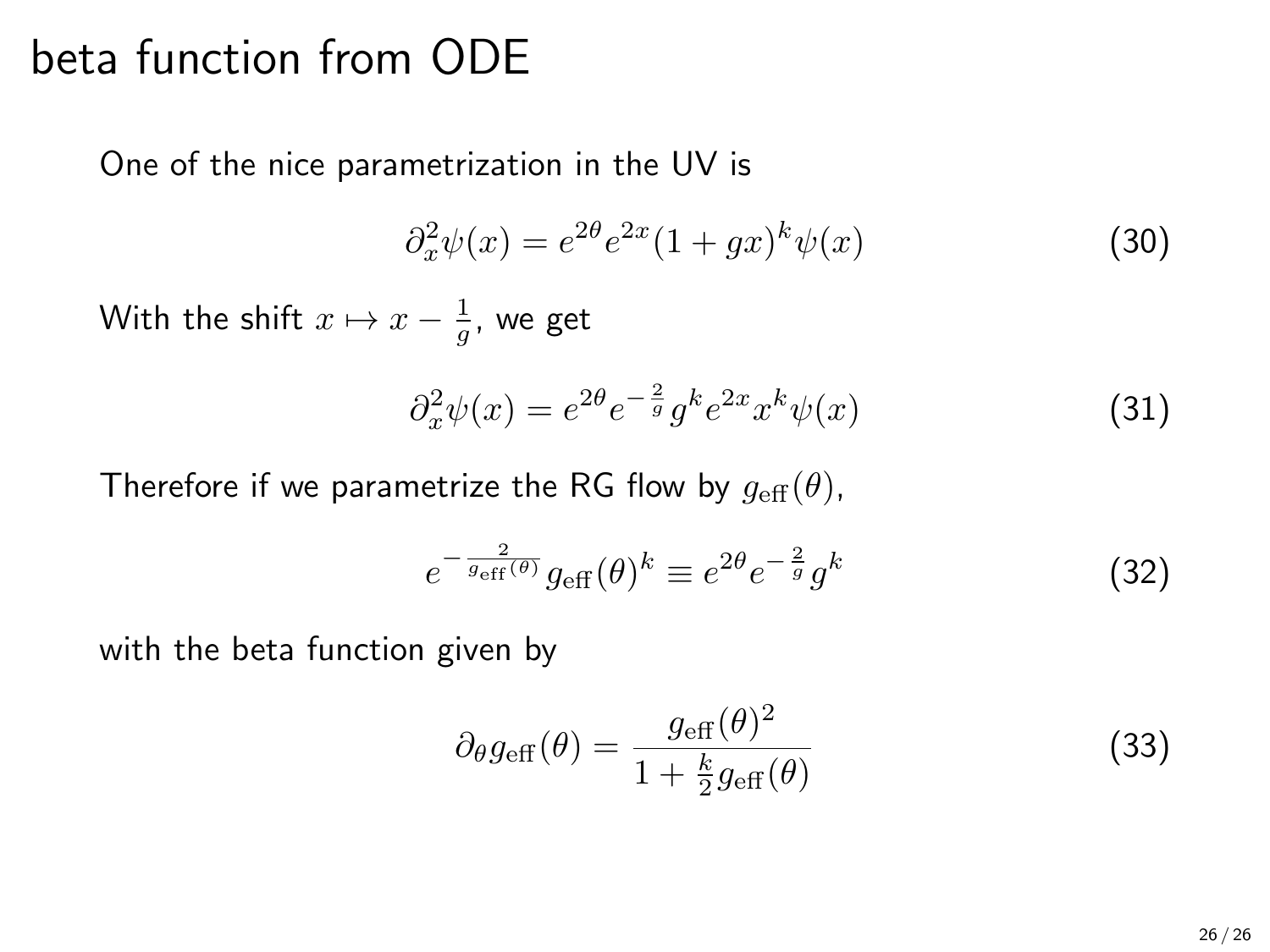### from 4d CS to 2d Kondo

There exists a gauge where gluon 3-vertex vanishes [Costello-Yamazaki]

$$
\int d\bar{w} dw \langle A_{a\bar{w}}(w, \bar{w}, z, \bar{z}) A_{b\bar{w}}(w', \bar{w}', z', \bar{z}')\rangle
$$
  
= $r_{ab}(z-z') \propto \frac{\delta_{ab}}{z-z'}$ 

We then get the leading classical action

$$
\int r_{ab}(z-z_0)\sigma^a J^b(t)dt \qquad \text{(34)}
$$

Similarly, in [Costello-Yamazaki]

$$
\int_{\mathbb{R}^2} r_{ab}(z-z') J^a \bar J^b
$$



(35)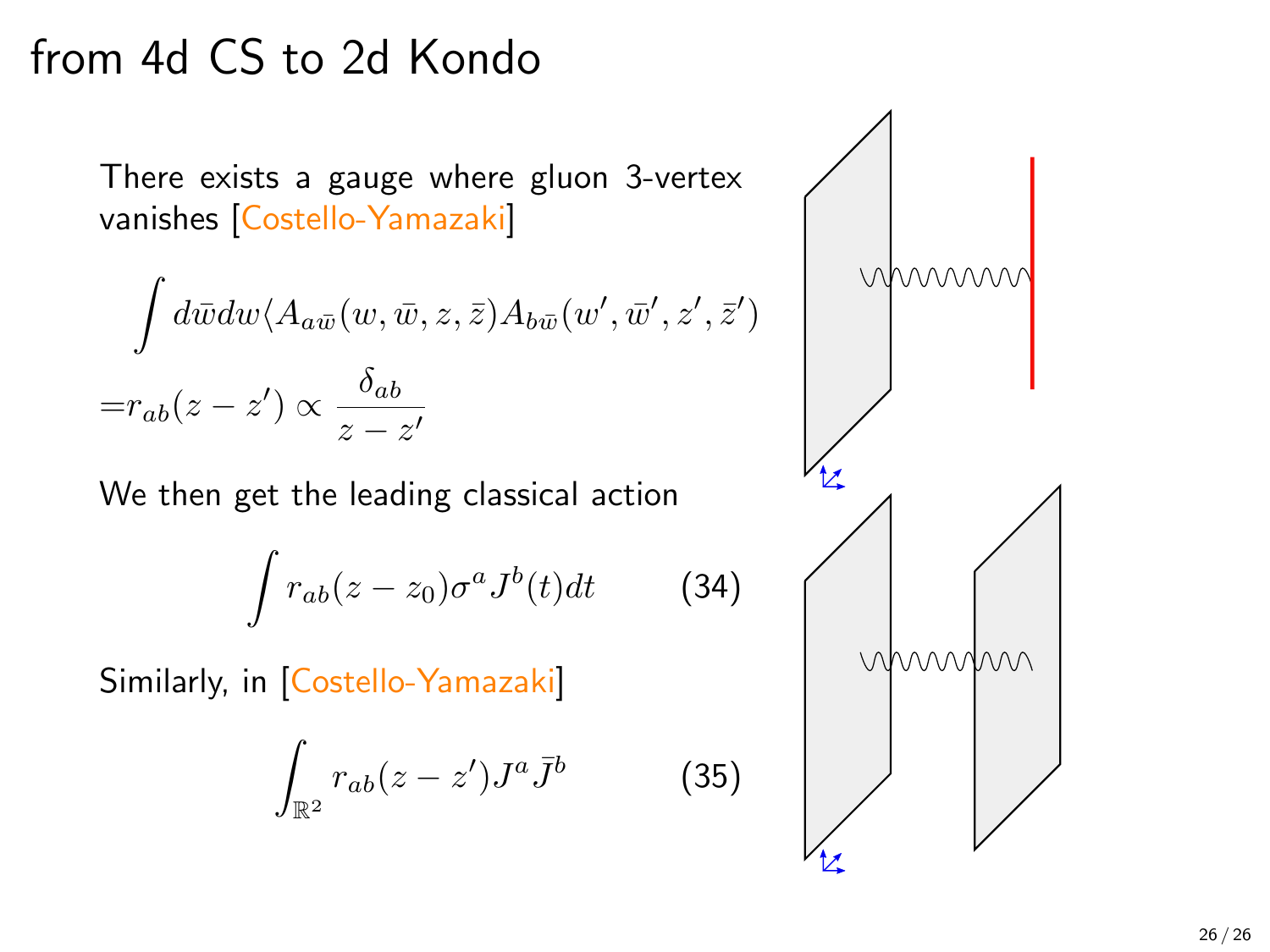### Gaudin model and affine Gaudin model?

Given Lie algebra g, highest weight  $\lambda$ , irrep  $V_{\lambda}$ . A N-site Gaudin model is defined by

**a** a collection of integral dominant weights  $\underline{\lambda} = {\lambda_1, \ldots, \lambda_N}$ . Then the Hilbert space is given by  $V_{\lambda} = V_{\lambda_1} \otimes \cdots \otimes V_{\lambda_N}$ .

**a set** 
$$
\underline{z} = \{z_1, \ldots, z_N\}
$$

The algebra of observables is  $U(\mathfrak{g})^{\otimes N}.$  There is a large commutative subalgebra called Gaudin subalgebra, which in particular contains the quadratic Gaudin Hamiltonian

$$
H_i = \sum_{k \neq i} \frac{t_i^a t_k^a}{z_i - z_k} \tag{36}
$$

In the case of  $\mathfrak{gl}_2$ ,  $H_i$  are all we need.  $\rm DIAGONALIZE?$ 

- $B$ ethe ansatz  $?$
- $L$ <sup>L</sup>G oper !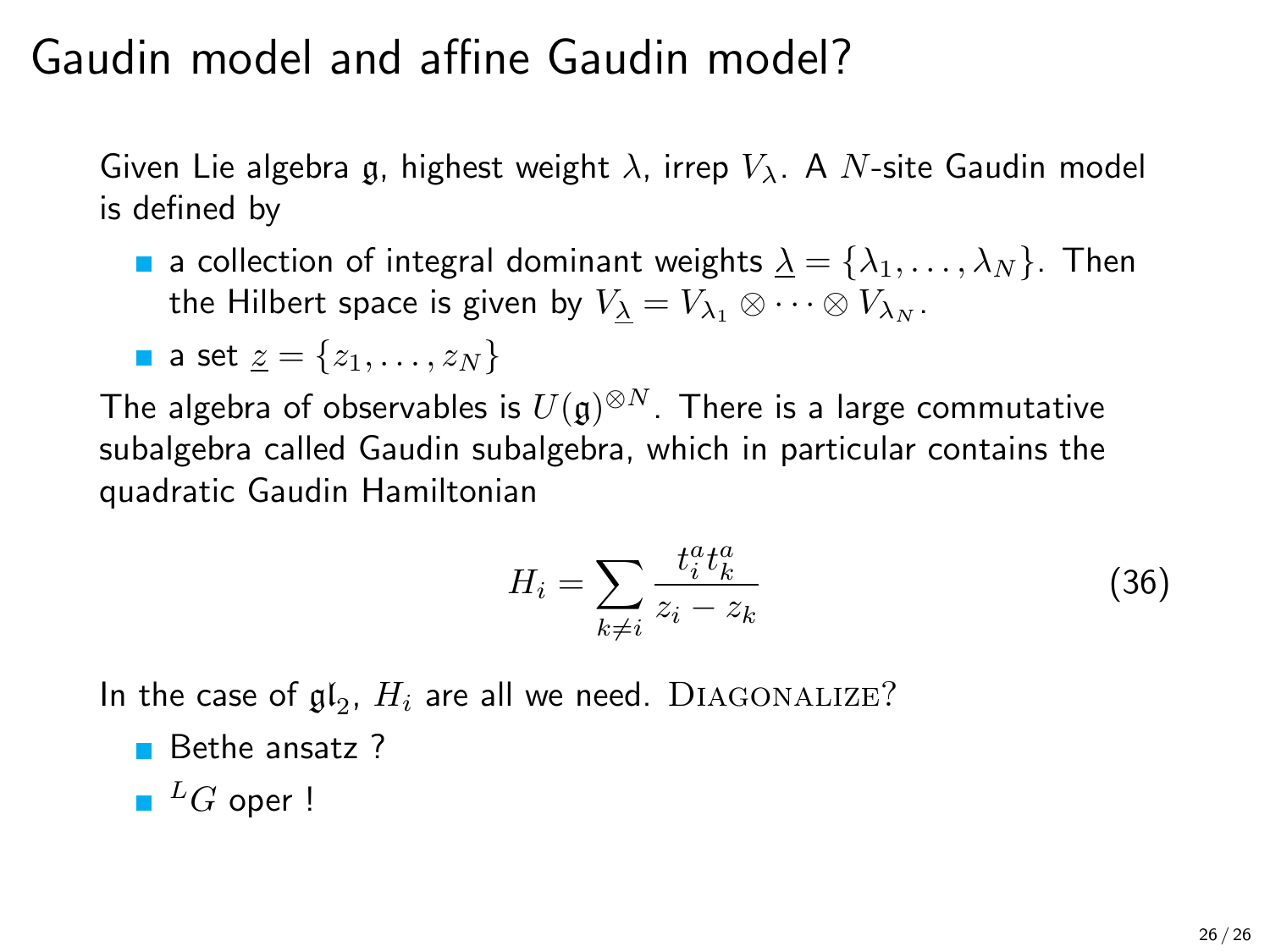### Q operators

In the case of vacuum state,

$$
\psi_0(x;\theta) \sim -Q(\theta) \Big[ x + \frac{1}{g} \Big] - \widetilde{Q}(\theta) \tag{37}
$$

then

$$
T_n(\theta) = i \left( \psi \left( x; \theta - \frac{i \pi n}{2} \right), \psi \left( x, \theta + \frac{i \pi n}{2} \right) \right)
$$
  
= 
$$
\left[ Q_\ell \left( \theta + \frac{i \pi n}{2} \right) \widetilde{Q}_\ell \left( \theta - \frac{i \pi n}{2} \right) - Q_\ell \left( \theta - \frac{i \pi n}{2} \right) \widetilde{Q}_\ell \left( \theta + \frac{i \pi n}{2} \right) \right]
$$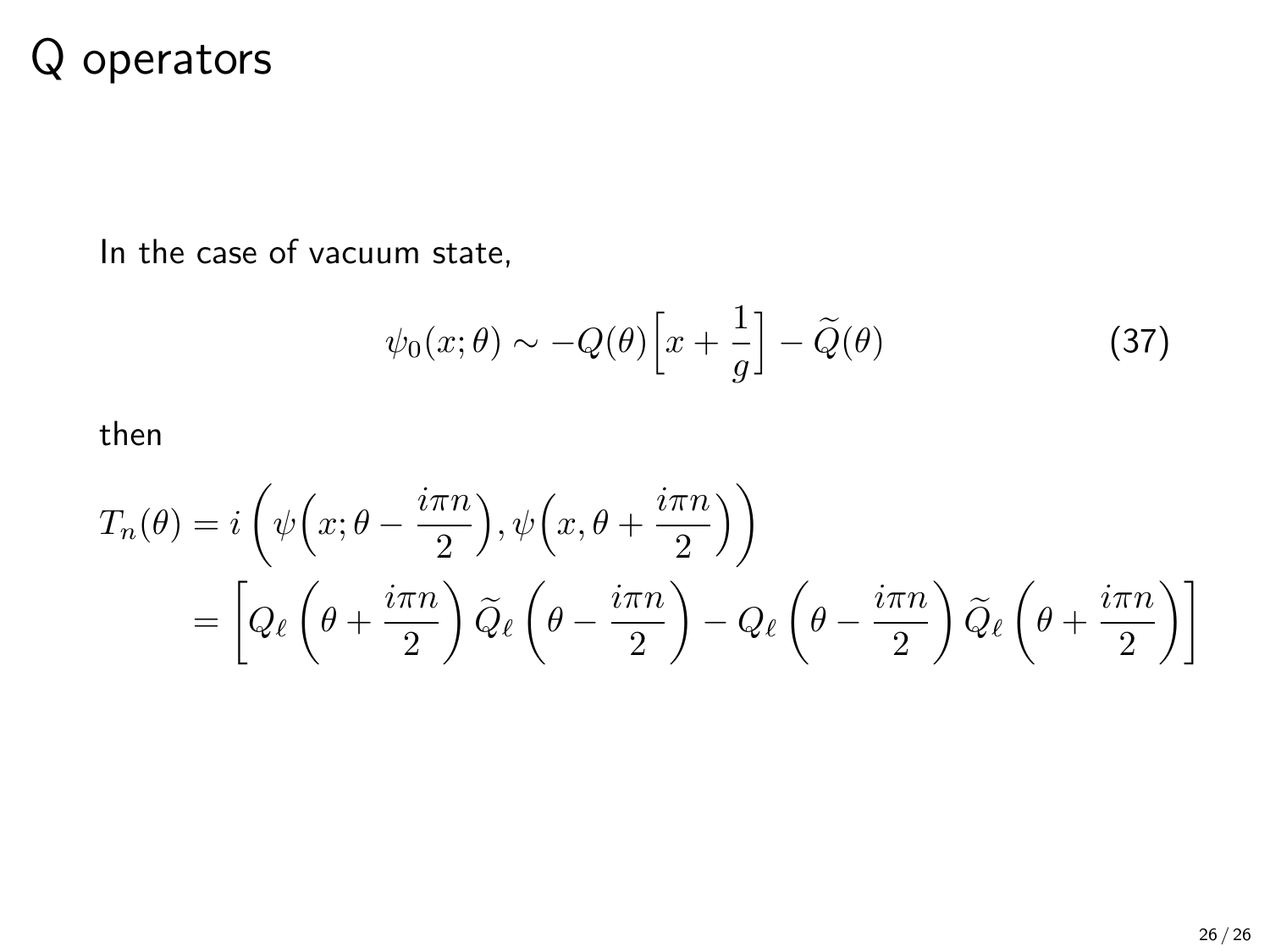### coset scaling limit

Rescale the coordinate  $x \mapsto \beta x$ 

$$
\partial_x^2 \psi(x) = \left(\frac{\beta^{2+\sum_i k_i}}{\lambda^2} e^{2\beta x} \prod_i (x - \frac{z_i}{\beta})^{k_i} + \alpha^2 t(\alpha x)\right) \psi(x). \tag{38}
$$

Take the limit  $\beta \to 0$  while keeping  $\frac{z_i}{\beta}$  and  $\frac{\beta^2 + \sum_i k_i}{\lambda^2}$  fixed.

- $\blacksquare$  the line defects become effectively transparent to the overall WZW currents
- **n** they can be identified with defect lines in a coset model.

Open question: its relation with BLZ oper? a nontrivial duality?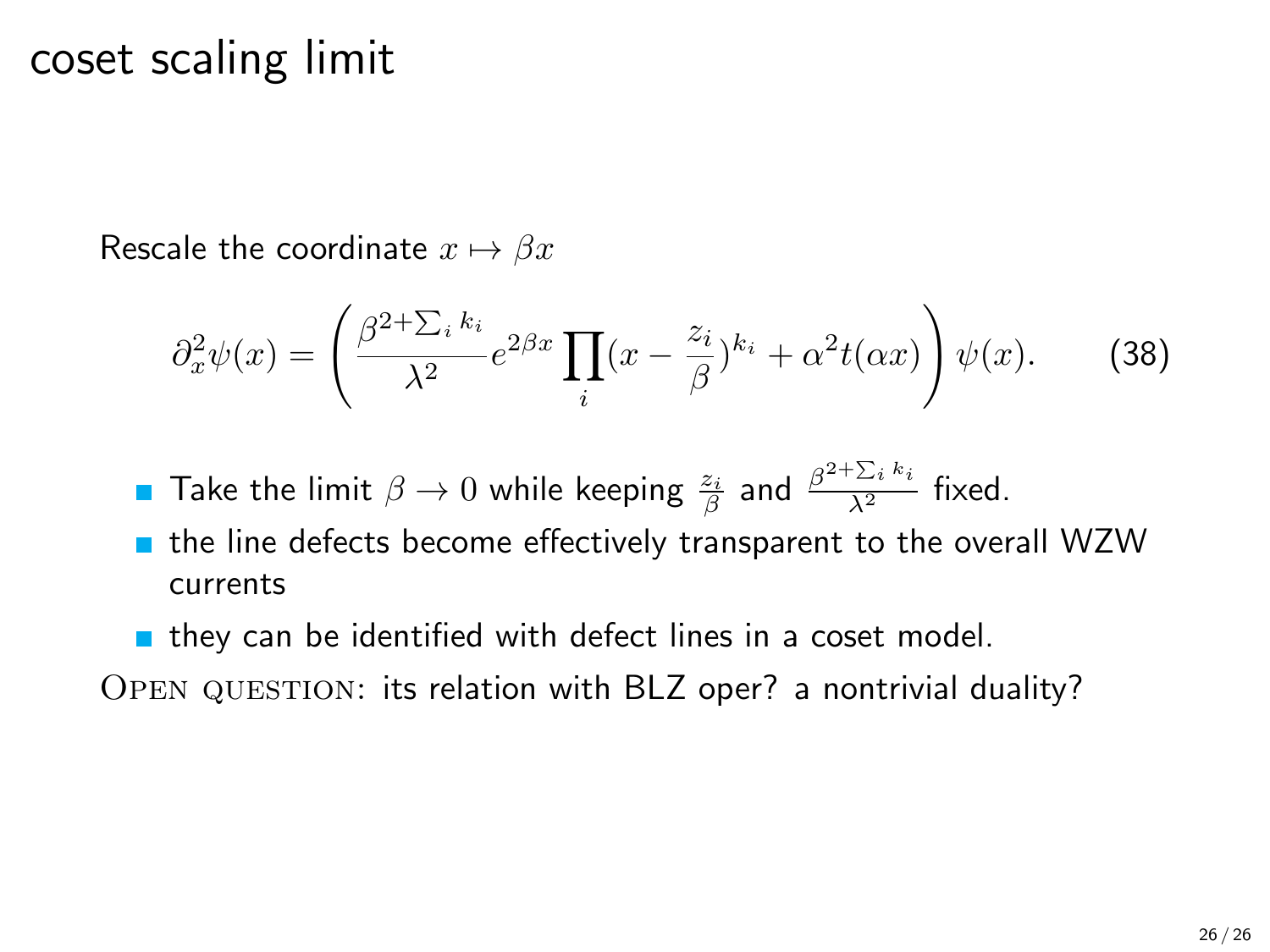Examples of minimal model: critical Ising model

$$
\mathcal{L}_{\epsilon} \leftarrow \mathcal{L}_{\sigma} \rightarrow \mathcal{L}_{I} \tag{39}
$$

Fusion relation

$$
\mathcal{L}_{\sigma} \times \mathcal{L}_{\sigma} = \mathcal{L}_I + \mathcal{L}_{\epsilon} \tag{40}
$$

Define the Kondo line  $L_{\sigma}[\theta]$  as deforming  $\mathcal{L}_{\sigma}$  by  $\Phi_{1,3}$ . after the deformation

$$
L_{\sigma}[\theta - i\frac{\pi}{2}]L_{\sigma}[\theta + i\frac{\pi}{2}] = \mathcal{L}_I + e^{-2\pi e^{\theta}} \mathcal{L}_{\epsilon}
$$
 (41)



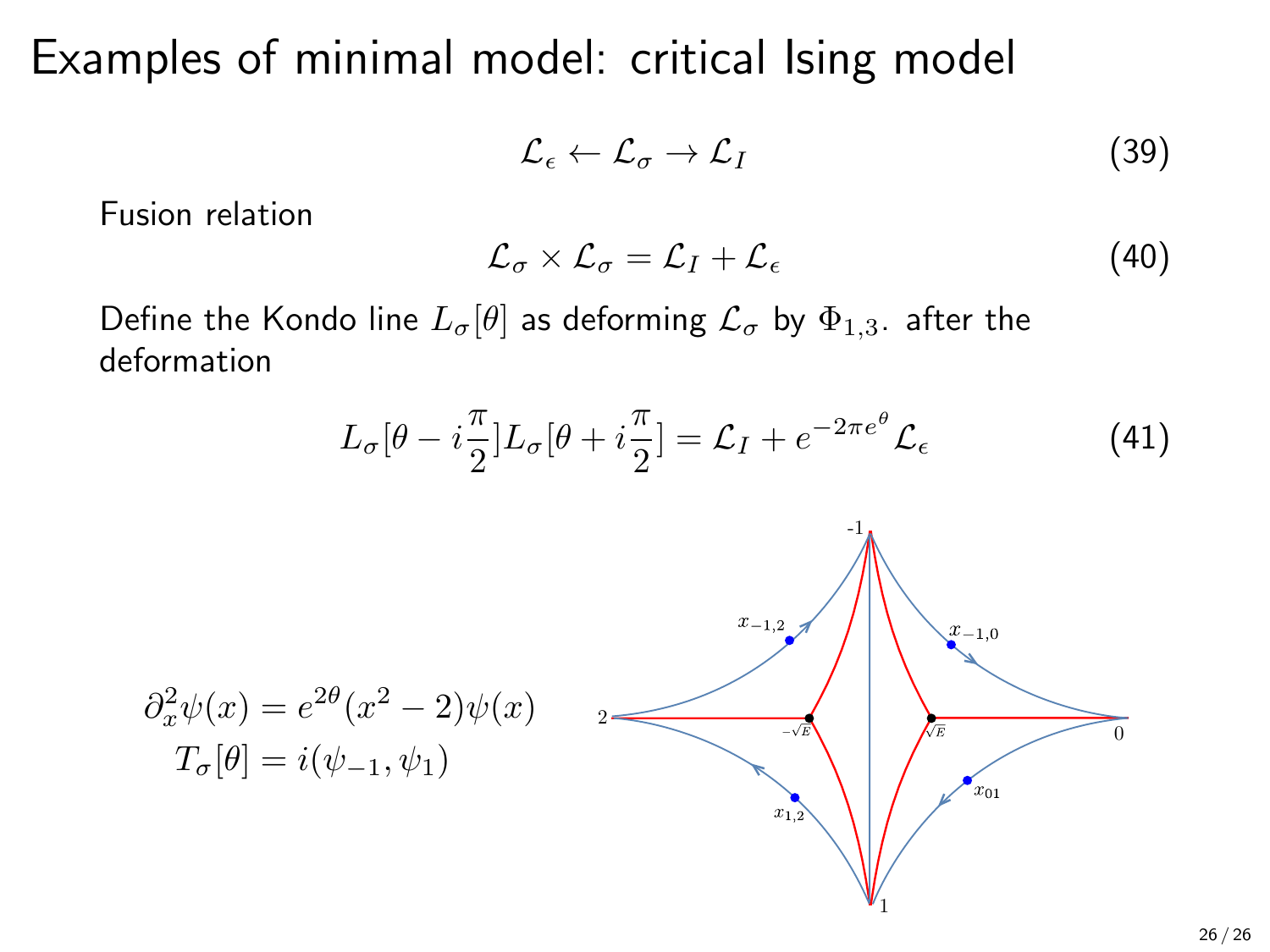### Examples of minimal model: tricritical Ising model



We can define the Kondo line  $L_{\eta W}[\theta]$  as deforming from  $\mathcal{L}_{\eta W}$  by  $\Phi_{1,3}$ .

$$
\partial_x^2 \psi(x) = e^{2\theta} x^2 (x - 1) \psi(x) \tag{42}
$$

$$
T_{\eta W}[\theta] = i(\psi_{-1}, \psi_1) \tag{43}
$$